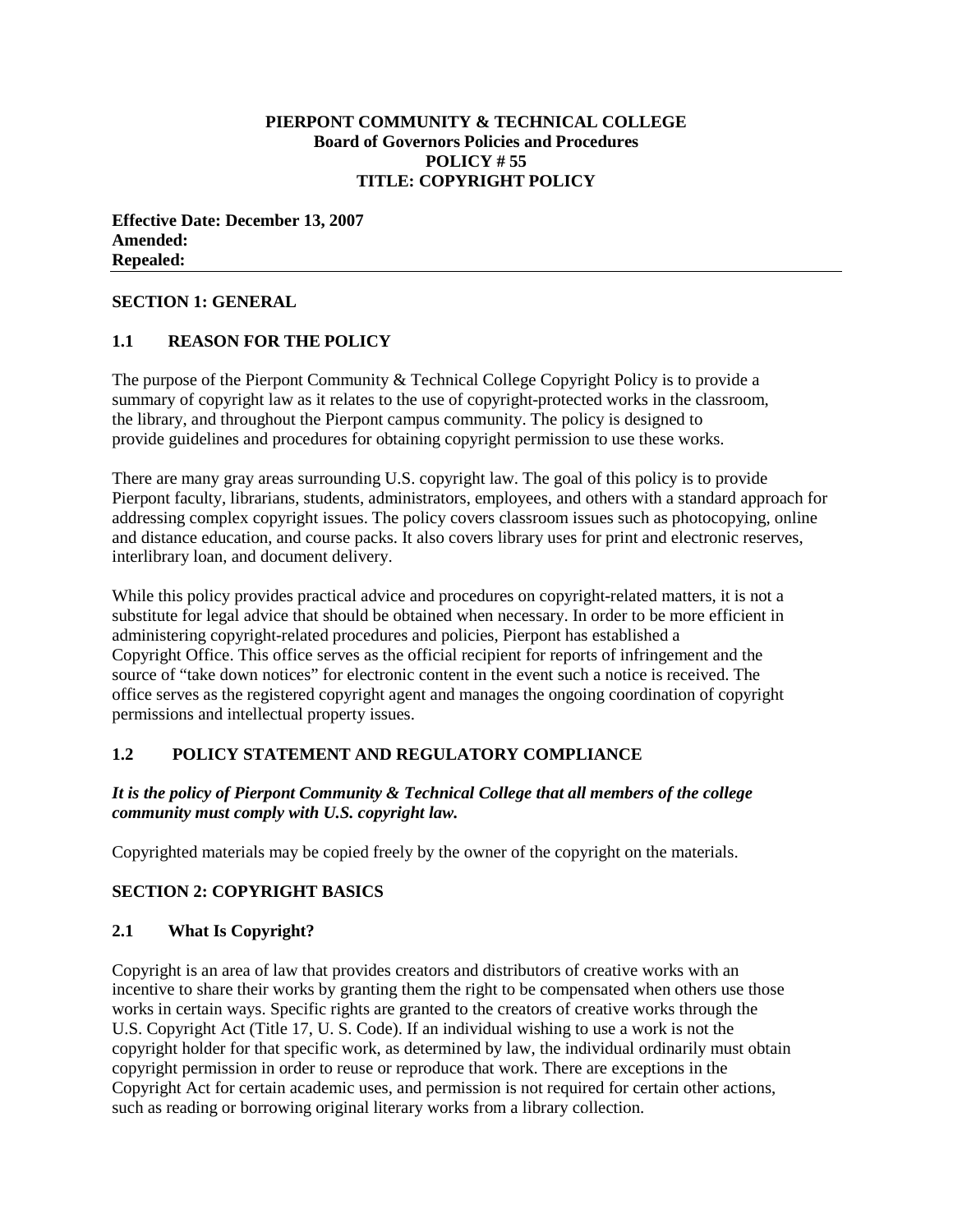### **2.2 Key Definitions**

When used in this policy statement, the term **Copyright** shall be understood to mean that bundle of rights that protect original works of authorship fixed in any tangible medium of expression, now known or later developed, from which they can be perceived, reproduced, or otherwise communicated, either directly or with the aid of a machine or device. **Works of authorship** (including computer programs) include, but are not limited to the following: literary works; musical works, including any accompanying words; dramatic works, including any accompanying music; pantomimes and choreographic works; pictorial, graphic, and sculptural works (photographs, prints, diagrams, models, and technical drawings); motion pictures and other audiovisual works; sound recordings; and architectural works; and original data. **Tangible media** include, but are not limited to, course materials (including syllabuses, student assignments, lesson plans); online courses, course packs, books, periodicals, manuscripts, CD recordings, films, tapes, and computer disks.

The following definitions are presented in Section 101 of Title 17 and are of use in understanding the aspects of Copyright law.

• *Literary works* are works, other than audiovisual works, expressed in words, numbers, or other verbal or numerical symbols or indicia, regardless of the nature of the material objects, such as books, periodicals, manuscripts, phonorecords, film, tapes, disks, or cards, in which they are embodied.

• *Pictorial, graphic, and sculptural works* include two-dimensional and three-dimensional works of fine, graphic, and applied art; photographs, prints and art reproductions; maps, globes, charts, diagrams, models, and technical drawings, including architectural plans. Such works shall include works of artistic craftsmanship insofar as their form but not their mechanical or utilitarian aspects are concerned; the design of a useful article, as defined in this section, shall be considered a pictorial, graphic, or sculptural work only if, and only to the extent that, such design incorporates pictorial, graphic, or sculptural features that can be identified separately from, and are capable of existing independently of, the utilitarian aspects of the article.

• *Sound recordings* are works that result from the fixation of a series of musical, spoken, or other sounds, but not including the sounds accompanying a motion picture or other audiovisual work, regardless of the nature of the material objects, such as disks, tapes, or other phonorecords, in which they are embodied.

• A work is *created* when it is fixed in a copy for the first time; where a work is prepared over a period of time, the portion of it that has been fixed at any particular time constitutes the work as of that time, and where the work has been prepared in different versions, each version constitutes a separate work.

• A work is *fixed* in a tangible medium of expression when its embodiment in a copy, by or under the authority of the author, is sufficiently permanent or stable to permit it to be perceived, reproduced, or otherwise communicated for a period of more than transitory duration. A work consisting of sounds, images, or both, that are being transmitted, is "fixed" for purposes of this title if a fixation of the work is being made simultaneously with its transmission.

• A *pseudonymous work* is a work on the copies of which the author is identified under a fictitious name. The author under his/her real name would hold the copyright barring any contracts or stipulations to the contrary.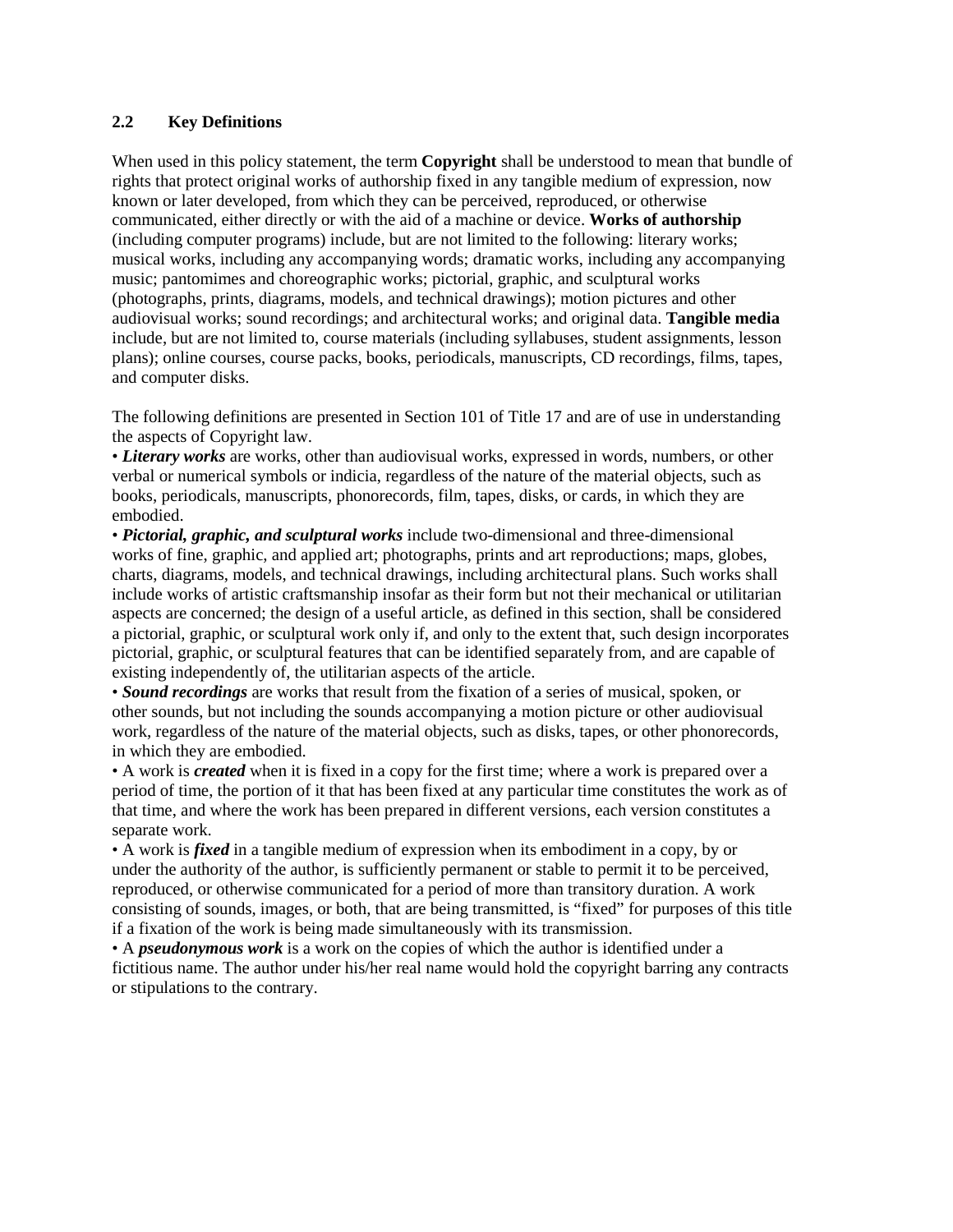• A *collective work* is a work, such as a periodical issue, anthology, or encyclopedia, in which a number of contributions, constituting separate and independent works in themselves, are assembled into a collective whole.

• A *compilation* is a work formed by the collection and assembling of preexisting materials or of data that are selected, coordinated, or arranged in such a way that the resulting work as a whole constitutes an original work of authorship. The term compilation includes collective works. • A *derivative work* is a work based upon one or more preexisting works, such as a translation, musical arrangement, dramatization, fictionalization, motion picture version, sound recording, art reproduction, abridgment, condensation, or any other form in which a work may be recast, transformed, or adapted. A work consisting of editorial revisions, annotations, elaborations, or other modifications, which, as a whole, represent an original work of authorship, is a derivative work.

• A *joint work* is a work prepared by two or more authors with the intention that their contributions be merged into inseparable or interdependent parts of a unitary whole.

## **2.3 What Is Protected by Copyright?**

Rights granted by the Copyright Act are intended to benefit the creators of original works of authorship, including literary, dramatic, musical, architectural, cartographic, choreographic, pantomimic, pictorial, graphic, sculptural, and audiovisual creations. This may be interpreted to mean that virtually any creative printed work, including books, magazines, journals, newsletters, maps, charts, photographs, graphic materials, other printed materials, and unpublished materials, such as analysts' and consultants' reports, are protected by copyright. Copyright protection also extends to non-print materials including electronic content, computer programs and other software, sound recordings, motion pictures, video files, sculptures, and other artistic works. Among the exclusive rights granted to those authors are the rights to reproduce, distribute, publicly perform, and publicly display their works.

These rights provide copyright holders control over the use of their creations and an ability to benefit, monetarily and otherwise, from the use of their works. Copyright also protects the right to "make a derivative work," such as a movie from a book; the right to include a work in a collective work, such as publishing an article in a book or journals; and the rights of attribution and integrity for authors of certain works of visual art. Copyright law does not protect ideas, data, or facts.

In the U.S., the general rule of copyright duration for a work created on or after January 1, 1978, is the author's life plus 70 years after the author's death. Works created by companies or other types of organizations generally have a copyright term of 95 years. The following chart may be used as a guideline for determining when works pass into public domain.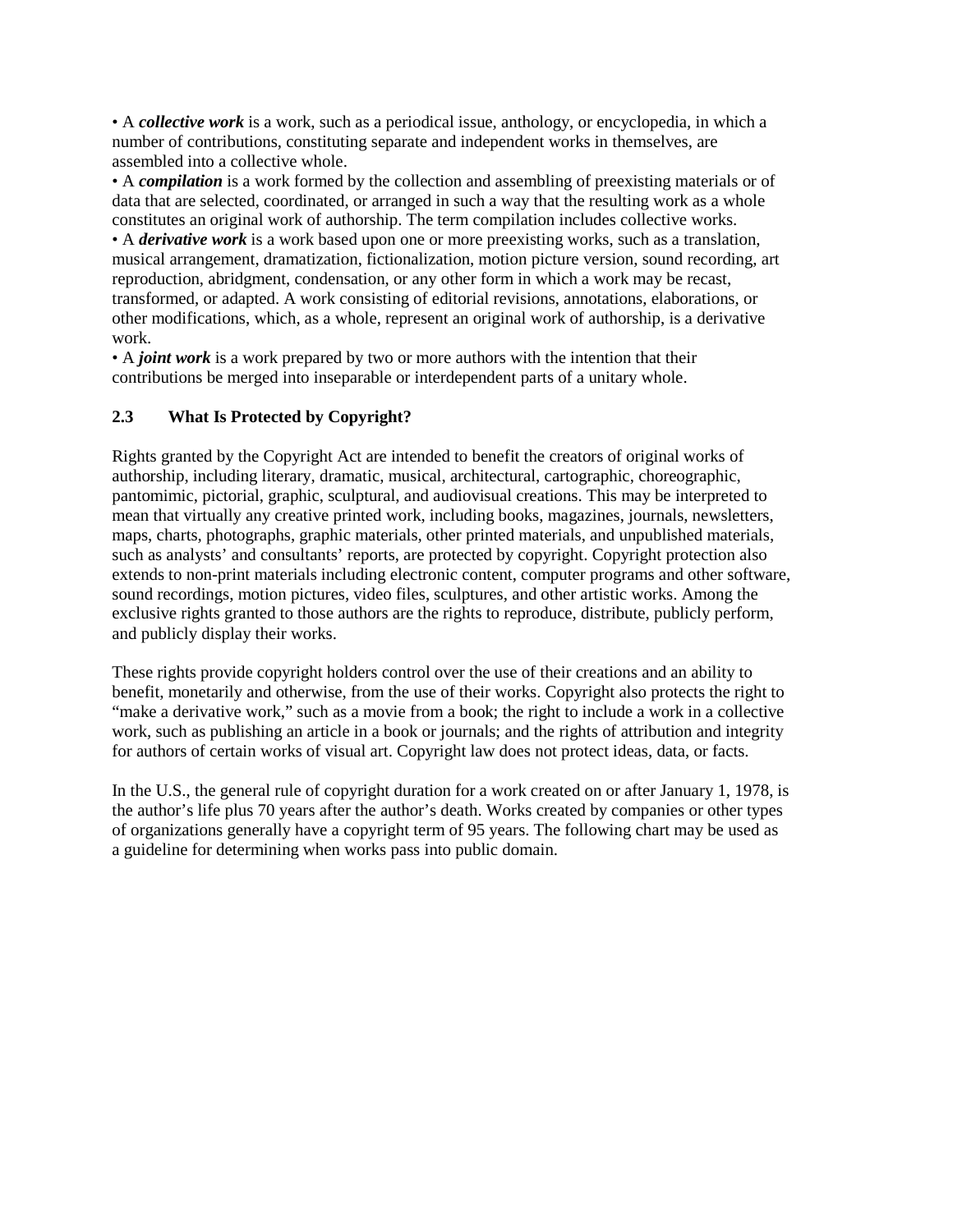### **2.4 When works pass into the public domain**

| <b>DATE OF WORK</b>            | <b>PROTECTED</b>                  | <b>TERM</b>                        |
|--------------------------------|-----------------------------------|------------------------------------|
| Published before 1923          | Now in Public Domain              | None                               |
| Published from 1923-1963       | When published with notice        | $28$ years + could be renewed for  |
|                                |                                   | 47 years, now extended by 20       |
|                                |                                   | years for a total renewal of 67    |
|                                |                                   | years. If not so renewed, now in   |
|                                |                                   | public domain.                     |
| Published from 1964-1977       | When published with notice        | 28 years for first term; now       |
|                                |                                   | automatic extension of 67 years    |
|                                |                                   | for second term                    |
| Created before 1-1-78, but not | 1-1-78, the effective date of the | Life + 70 years or 12-31-2002,     |
| published                      | 1976 Act, which eliminated        | whichever is greater               |
|                                | common law copyright              |                                    |
| Created before 1-1-78 but      | 1-1-78, the effective date of the | Life + 70 years or 12-31-2047      |
| published between then and 12- | 1976 Copyright Act, which         | whichever is greater               |
| 21-2002                        | eliminated common law             |                                    |
|                                | copyright                         |                                    |
| Created 1-1-78 or after        | When work is fixed in tangible    | Life $+70$ years (or if work of    |
|                                | medium of expression              | corporate author-ship, the shorter |
|                                |                                   | of 95 years from publication, or   |
|                                |                                   | 120 years from creation)           |

*[Adapted, on the basis of 1998 amendments to 1976 copyright law, from Libraries and Copyright:* Copyright Law in the 1990s*, Laura N. Gasaway and Sarah K. Wiant (Washington, D.C.: Special Library Association, © 1994]*

# **2.5 What can be Copyrighted?**

Pierpont fully supports the development, production, and dissemination of intellectual property by its faculty members, students, administrators, and administrative staff. Pierpont believes that the public interest is best served by creating an intellectual environment in which creative efforts and innovations are encouraged and rewarded, while still retaining for the College reasonable access to, and use of, the intellectual property for whose creation the College has provided some form of assistance.

*(In the development and promulgation of the Pierpont Community & Technical College Intellectual Property Policy considerable use has been made of the suggestions/guidelines of the American Association of University Professors (AAUP) and of the American Federation of Teachers Higher Education (AFT.)*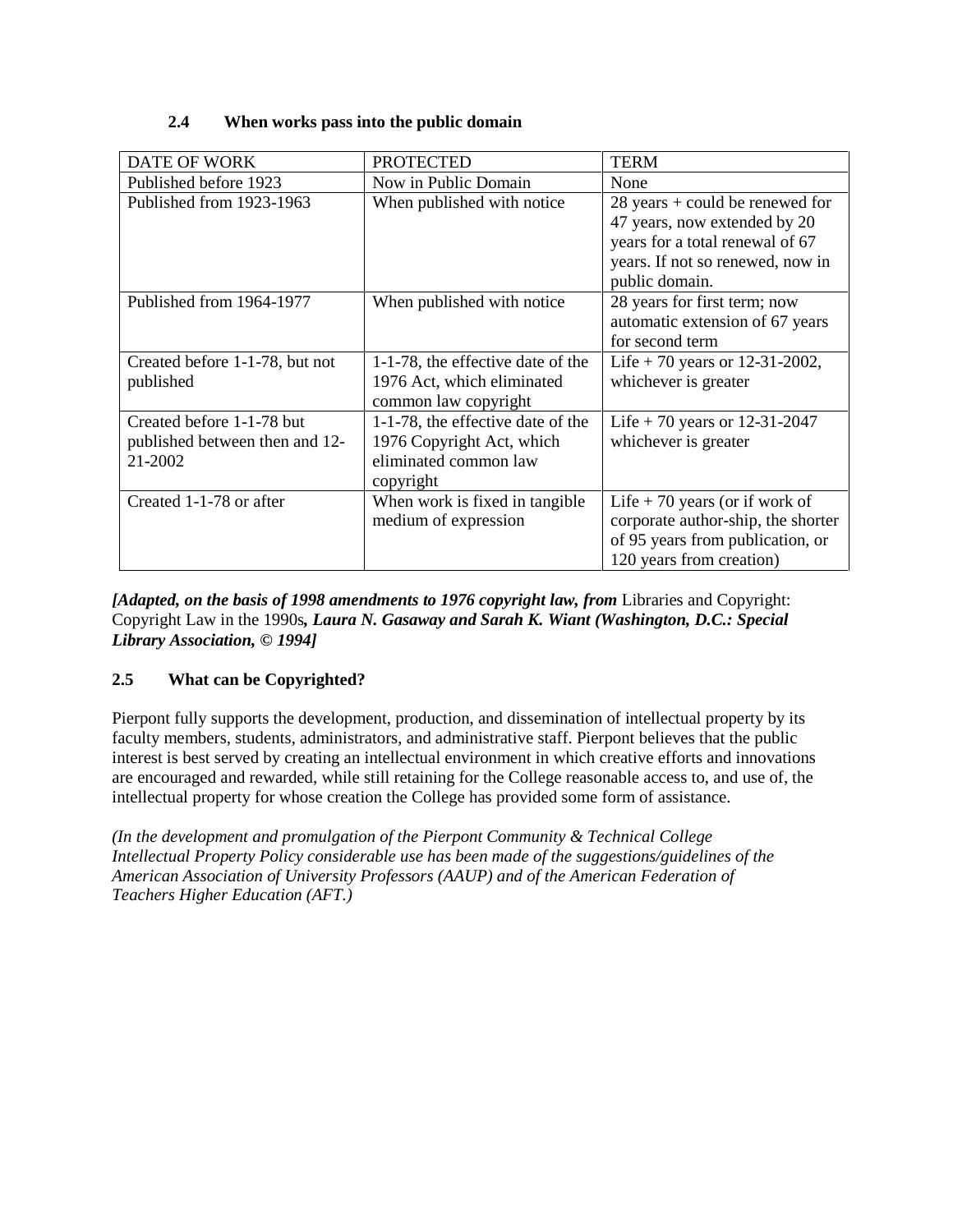The intellectual property policy of Pierpont Community & Technical College

- o seeks to protect and promote the valued and traditional academic freedom of Pierpont's faculty, staff, and students in matters of the creation of intellectual property;
- o seeks to balance fairly and reasonably the rights of authors, sponsors, and Pierpont;
- O seeks to ensure that any copyrightable material in which Pierpont has an interest is utilized in a manner consistent with the public good.

This copyright statement takes as its guiding assumption that the person (or persons) who create the intellectual property, shall solely and exclusively own the intellectual property. [As the AAUP Statement on Copyright points out, "It has been the prevailing academic practice to treat the faculty/staff member as the copyright owner of works that are created independently and at the faculty/staff member's own initiative for traditional academic purposes."]. In this respect, Pierpont recognizes and reaffirms the traditional academic freedom of its

faculty and staff to publish freely without restriction. In keeping with this philosophy, Pierpont will neither construe the provision of office space or library

facilities as constituting significant use of university space or facilities, nor will it construe the payment of salary from instructional accounts as constituting significant use of university funds, except for those situations where the funds were paid specifically to support the development of such material.

## **2.6 Who Owns the Intellectual Property Copyright?**

There are four limited and expressly defined sets of circumstances where Pierpont may claim ownership of the copyright.

- Special works created in circumstances that may properly be regarded as **made for hire.** (See the AAUP *Statement on Copyright* for an extended discussion of work for hire). A work will not be treated as **made for hire** merely because it is created with the use of University resources, facilities, or materials of the sort traditionally and commonly made available to faculty members]
- Negotiated contractual transfers
- **Joint works** as described in the Copyright Act, where the institution can be considered a co author
- Copyright ownership of all materials (including software, but excluding theses) which are developed in the course of or pursuant to a sponsored research grant, contract, or other agreement.
	- 2.6.1 Pierpont shall have **exclusive ownership** of copyright only in the following 3 circumstances:
		- The College expressly directs a faculty member, administrator or staff member to create a specified work, or the work is created as a specific requirement of employment or as an assigned institutional duty that may, for example, be included in a written job description or an employment agreement. Under these circumstances, the product would be developed as a **work for hire** and commissioned by the College and specified as such in a written contract or other appropriate document. Under these special circumstances, the

work shall be owned solely by the College both in copyright and distribution. The College has the responsibility for the registration of copyrightable works for which it has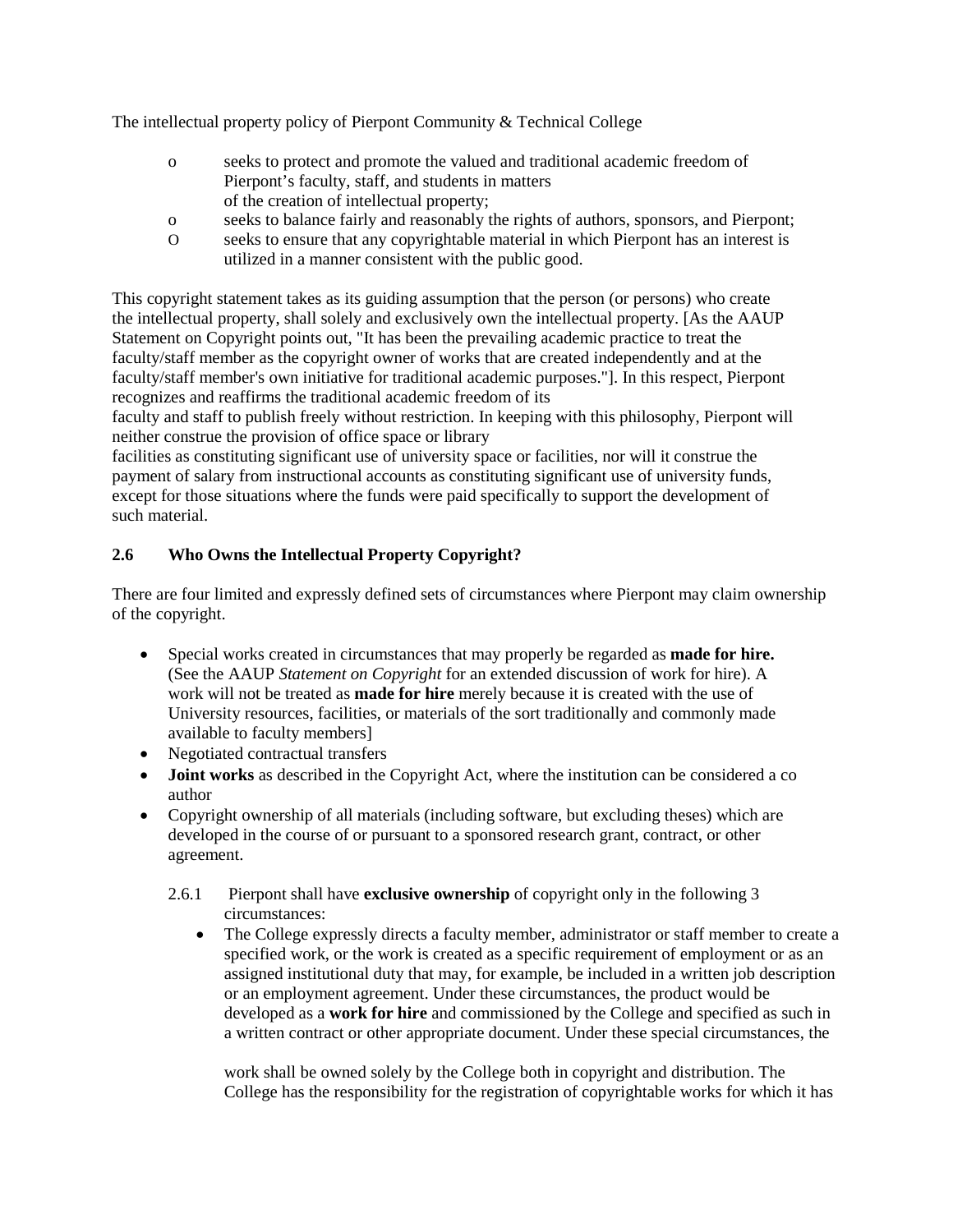exclusive ownership. The College recognizes two exceptions to the "work for hire" relationship it may have with a faculty member under a specific contractual relationship. Exceptions:

1. Online courses developed through the College's established online course development grant program, whereby a faculty member is provided a stipend for course development and first-time delivery of the course are not considered works for hire in this policy, but rather are considered to be jointly owned by the faculty creator and the College. (Please refer to section on joint ownership.) 2. Intellectual property, of any kind, created by a faculty member during a formal sabbatical leave that is wholly or partially funded by the College will be solely and exclusively owned by the faculty member who created it. The faculty member will retain all copyright ownership privileges including all royalty rights.

- The creator of the work in question has voluntarily transferred the copyright, in whole or in part to the institution. Such transfer shall be in the form of a written document signed by the creator.
- Ownership of material created as a result of a sponsored research grant, contract or other agreement shall be determined in accordance with the terms of the sponsored research or other agreement. In the absence of such terms, the copyright shall become the property of the College. Normally, research contracts sponsored by the various agencies of the federal government provide the government with specific rights to the copyrightable material developed in the performance of the research. These rights may consist of title to such data vesting solely in the federal government or the reservation of a royalty-free license to the government, with title vesting in the College. In some cases, the federal government prohibits any private copyright ownership. Grants and other types of sponsored research agreements, whether by a governmental agency or private industry, may, on the other hand, provide no specific provision concerning the rights in such material.

#### 2.6.2 Pierpont shall have **joint ownership** in the following circumstance:

• The College has contributed to a **joint work** under the Copyright Act. The institution can exercise joint ownership under this clause when it has contributed specialized services, facilities and additional compensation for the production of the work that goes beyond what is traditionally provided to faculty members generally in the preparation of their course materials. Such arrangement is to be agreed to in writing, in advance, and in full conformance with other provisions of copyright law. The College, would, in reality, have a limited license to use the stated work permitting it to use the "joint work" for the benefit of it students and employees. It would not have the right to the distribution or commercialization of the work, nor could it make any modifications to the work, the exception being appropriate updating of informational materials associated with courses of any kind. Changes in course content or pedagogy would not be permitted under this joint ownership policy. Specialized services include a developmental stipend, release time, specialized technical support, specialized hardware/software (purchased by the College for the specific project), copyright clearances, student employment support, including graduate assistant support. In these instances, the creator of the work (as identified under explanation of "Works of Authorship" shall retain the rights to intellectual property (copyright) contained therein but distribution or commercialization of the work requires the consent of the creator and the College. As the intellectual property owner, the creator has the exclusive right of revision and/or creation of derivative works. Revision of course (face to face, hybrid or fully online) content would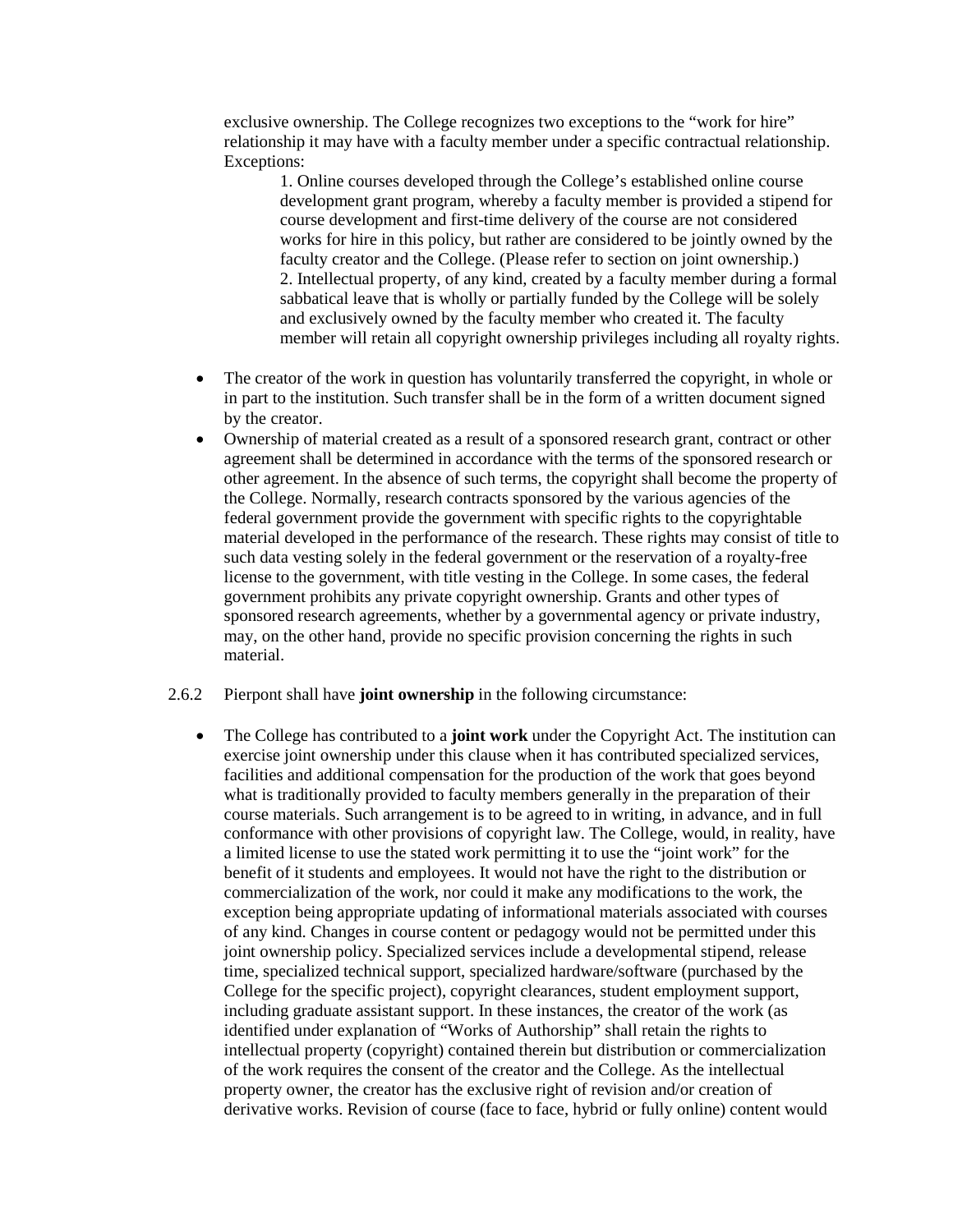be required solely at the discretion of the academic unit that offers the course or in response to changes in the technology used to offer the course. The College would have no proprietary interests in any creative work of any kind unless specific contractual agreements are made with the creator prior to actual development. Any and all royalty income from the marketing of any work of commercial value shall belong solely to the creator. The College will lay no claim to such royalties.

• As stated earlier, online courses developed through the College's established online course development grant, whereby a faculty member is provided a stipend for course development and first-time delivery of the course shall be joint ownership in the limited way described in this statement.

## **2.7 Who May Use Intellectual Property?**

College policy allows for Pierpont to use works created by

faculty members without charge for educational and administrative purposes within the institution, including distance education through online courses. Faculty members are encouraged to include such uses in their agreements transferring copyright for such works to a publisher. These uses enable the College to operate more efficiently for such purposes as complying with accreditation agency requests, but do not infringe on legitimate faculty rights.

Material created for ordinary teaching use in the classroom and in department programs, such as syllabuses, assignments, and tests shall remain the property of the faculty author, but the College shall be permitted to use such material for internal instructional, distance education and administrative purposes, including satisfying requests of accreditation agencies for faculty authored syllabuses and course descriptions. In any agreement transferring copyright for such works to a publisher, faculty authors are urged to seek to provide rights for the College to use such works for internal instructional, educational, and administrative purposes.

## **2.8 Ownership of student created works**

Pierpont treats intellectual property created by students in the same manner that it does intellectual property created by faculty.

Theses created by students shall be governed by the following provisions:

- Copyright ownership of theses generated by research which is performed in whole or in part by the student with financial support in the form of wages, salaries, stipend, or grant from funds administered by the College shall be determined in accordance with the terms of the support agreement, or in the absence of such terms, shall become the property of Pierpont.
- Copyright ownership of theses generated by research performed in whole or in part utilizing equipment or facilities provided to Pierpont under conditions that impose copyright restriction shall be determined in accordance with such restrictions.
- Copyright ownership of theses, not within the previous provisions of this policy, shall be the property of the author. However, the student must, as a condition of a degree award, grant royalty-free permission to Pierpont to reproduce and publicly distribute copies of the thesis.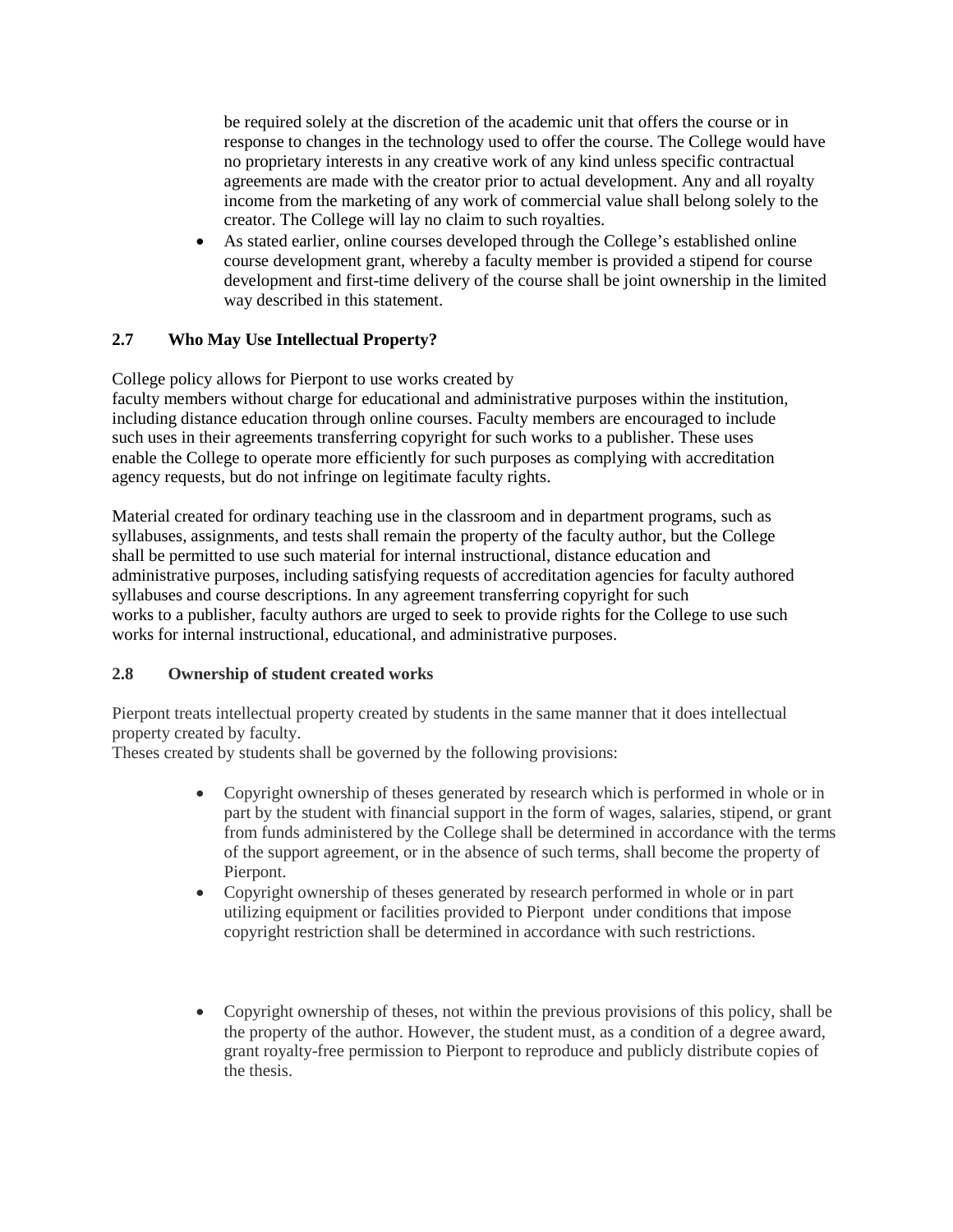### **2.9 COPYRIGHT ROYALTIES**

1. Royalty income received by Pierpont through the sale, licensing, leasing or use of copyrightable material in which the College has acquired a copyright interest, will be shared with the author, the author's school and department.

Questions of authorship that cannot be resolved by the chairperson of the originating department shall be directed to the Copyright Office for review and resolution. The accumulated gross royalties received by Pierpont will usually be distributed as follows:

- a. 50% to the author(s)\*;
- b. 30% to the College;
- c. 10% to the originating department;
- d. 10% to the originating school.

\*Any revenues generated from copyright royalties that would be due Pierpont would be received by the Fairmont State Foundation and distributed according to the delineated schedule.

Where, after review, authorship cannot be determined, the percent share of royalties intended for the author shall be distributed instead to the originating department. (As used herein, the phrase "originating department" means the department, laboratory or center which administered the funds, space or facilities used in developing the copyrightable material.)

The College reserves the right as its discretion to deduct from gross royalty income prior to any such distribution, expenses such as litigation which may be incurred in enforcing or defending the copyright or in licensing the copyrightable material.

Publications not prepared within the scope of a College employee's duties are excluded from the ownership provisions of this category. Textbooks developed through the use of classes are excluded from the provisions of this category, unless such textbooks are developed using the College-administered funds paid specifically to support such textbook development.

#### **2.10 COPYRIGHT AGREEMENTS**

The policies set forth above constitute an understanding which is binding on Pierpont faculty, staff, and students, as a condition of their participating in Pierpont's research programs or their use of funds, space, or facilities. Where Pierpont may have an obligation to assign rights in copyrights to a sponsor, or may itself acquire rights under this policy, it will require a formal copyright agreement.

#### **2.11 How to Obtain Copyright Permission**

If a use falls under a copyright exemption or is subject to fair use, there is no need to gain permission.

In all other cases, and even sometimes when an individual may think it is fair use but still wants to be safe, permission of the copyright owner should be requested before making use of the material. If the owner says no, and the specific use is not within fair use, the material may not be used. If the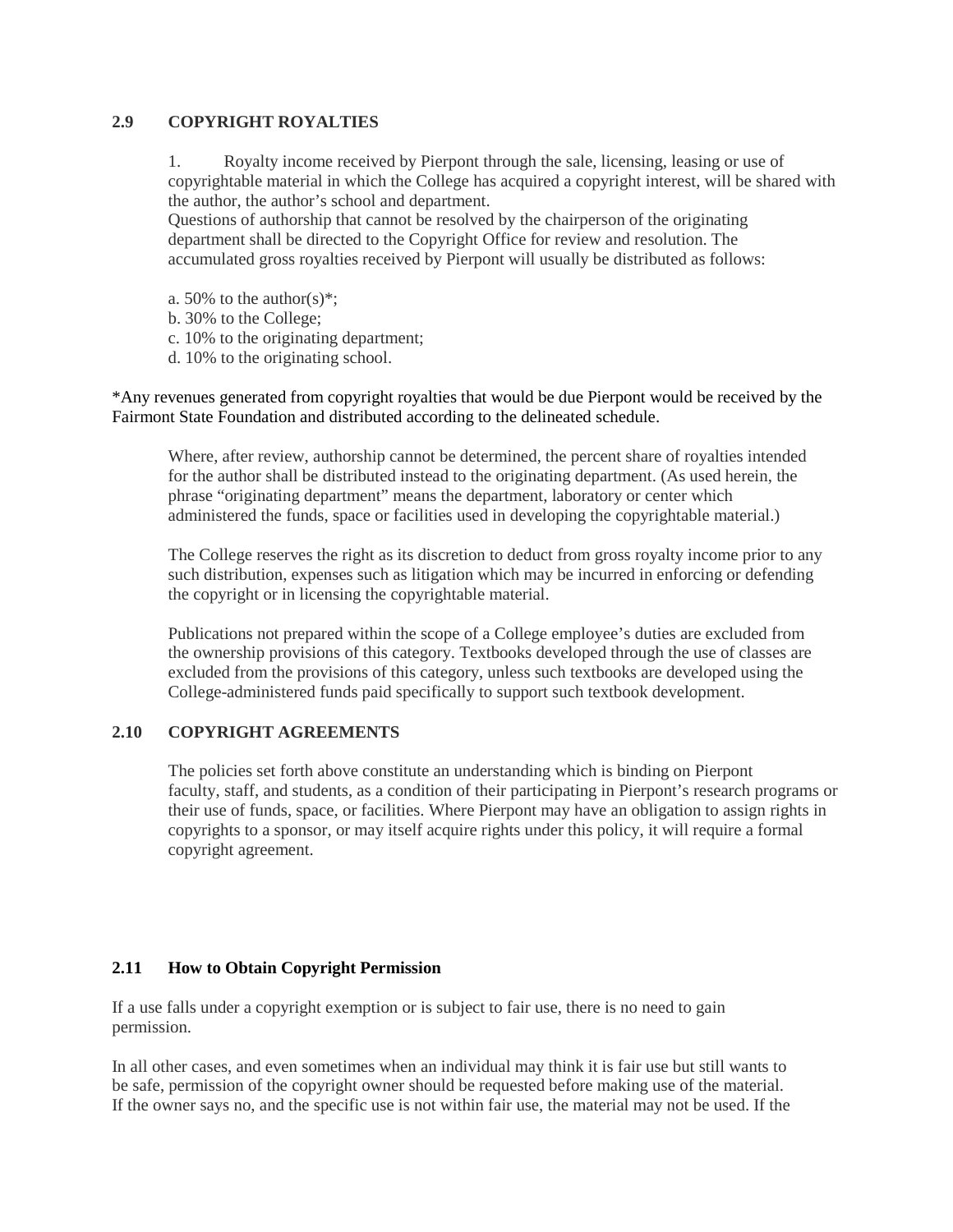owner says no, and the specific use is within the fair use guidelines, the material may be used, but the instructor may have to go to court to defend its use.

Permission to use copyright-protected materials, when required, should be obtained prior to using those materials. It is advisable to obtain permission in writing (including email) and to ensure that the Pierpont Copyright Office has a copy of each permission form or letter.

A request for permission to use copyrighted materials should contain a brief description of the material to be used and how it will be used. A space should be left so that the recipient can sign the form and return it to grant permission. No response is not permission; in fact, no response should be treated as a lack of permission. Otherwise, use of the materials must be at the risk of the user.

The time to obtain permission may vary and, where possible, it is recommended that the permissions procedure start at least six months prior to the time that use of the materials is desired. The Copyright Clearance Center is the fastest resource for obtaining copyright permission.

Information to be included in the request for permission:

- Title of the material
- Creator/author of the material
- Publisher of the material
- Description of the material
- ISBN or ISSN, if applicable
- Date of publication, if applicable
- Purpose for which the requestor wants to reproduce the item (research, educational, etc.)
- How the material is to be reproduced (e.g., photocopied, digitized)
- Where the reproduced material will be used or will appear and for how long

#### **SECTION 3: FAIR USE**

The doctrine of fair use, embedded in section 107 of the Copyright Act of 1976, addresses the needs of scholars and students by limiting the rights of copyright ownership. However, what constitutes fair use is expressed in the form of guidelines rather than explicit rules.

#### **Four Guiding Principles**

To determine fair use, four factors must be considered:

- 1. The **purpose and character** of the use, including whether the copied material will be for nonprofit, educational, or commercial use. While this factor at first seems reassuring to educators, several courts have held that the absence of financial gain is insufficient for a finding of fair use.
- 2. The **nature** of the copyrighted work, with special consideration given to the distinction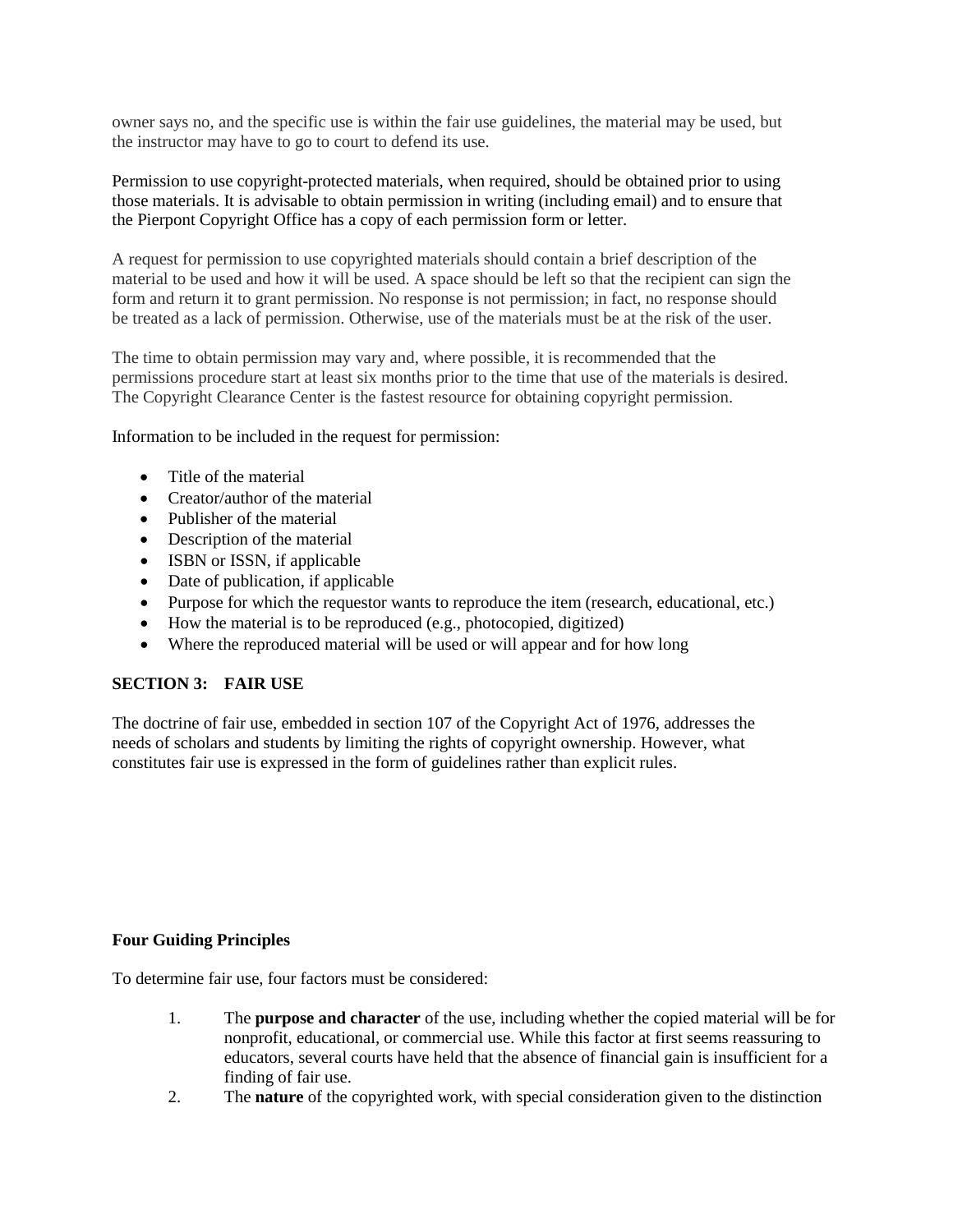between a creative work and an informational work. For example, photocopies made of a newspaper or newsmagazine column are more likely to be considered fair use than copies of a musical score or a short story. Duplication of material originally developed for classroom consumption is less likely to be a fair use than is the duplication of materials prepared for public consumption. For example, a teacher who photocopies a workbook page or a textbook chapter is depriving the copyright owner of profits more directly than if copying one page from the daily newspaper.

- 3. The **amount, substantiality, or portion** used in relation to the copyrighted work as a whole. This factor requires consideration of 1) the larger work that is copied and used, and 2) the significance of the copied portion.
- 4. The effect of the use on the **potential market** of the copyrighted work. This factor is regarded as the most critical one in determining Fair Use; and it serves as the basic principle from which the other three factors are derived and to which they are related. If the reproduction of a copyrighted work reduces the potential market and sales, and therefore, the potential profits of the copyright owner, that use is unlikely to be found a fair use.

Fair use is an ambiguous concept and the law does not state exactly what uses of a copyrighted work will be considered fair uses under the law and may, therefore, be used without obtaining permission. Individuals who are not lawyers may often need to be interpreters of the law in everyday circumstances, and answers as to how much reproduction may be considered fair use often remain unclear.

Frequently scholarly and association publishers will exempt educational uses of their materials from a strict observance of the copyright law. Such exemptions must be stated within the published materials. In such cases, it is permissible to copy the materials without permission or compensation, up to and including the limits set by the publishers, even if they exceed fair use requirements. The publisher may not claim rights in published materials that exceed those established under law.

Publishers generally have established copyright clearance offices and practices that allow for educational uses in excess of legal limitations. Frequently, all that is required is a written request for permission to use materials for classroom purposes.

#### **Guidelines**

These guidelines are based on the 1998 Conference on Fair Use (CONFU) report to Congress. The guidelines were meant to be minimum guidelines for what constitutes educational fair use. They have not been passed into law and represent the conditions under which educators can use copyrighted materials without getting consent of the author or creator of the work. They are guidelines to assist the Pierpont community in making decisions about whether or not an intended use of copyrighted materials is fair or is an infringement.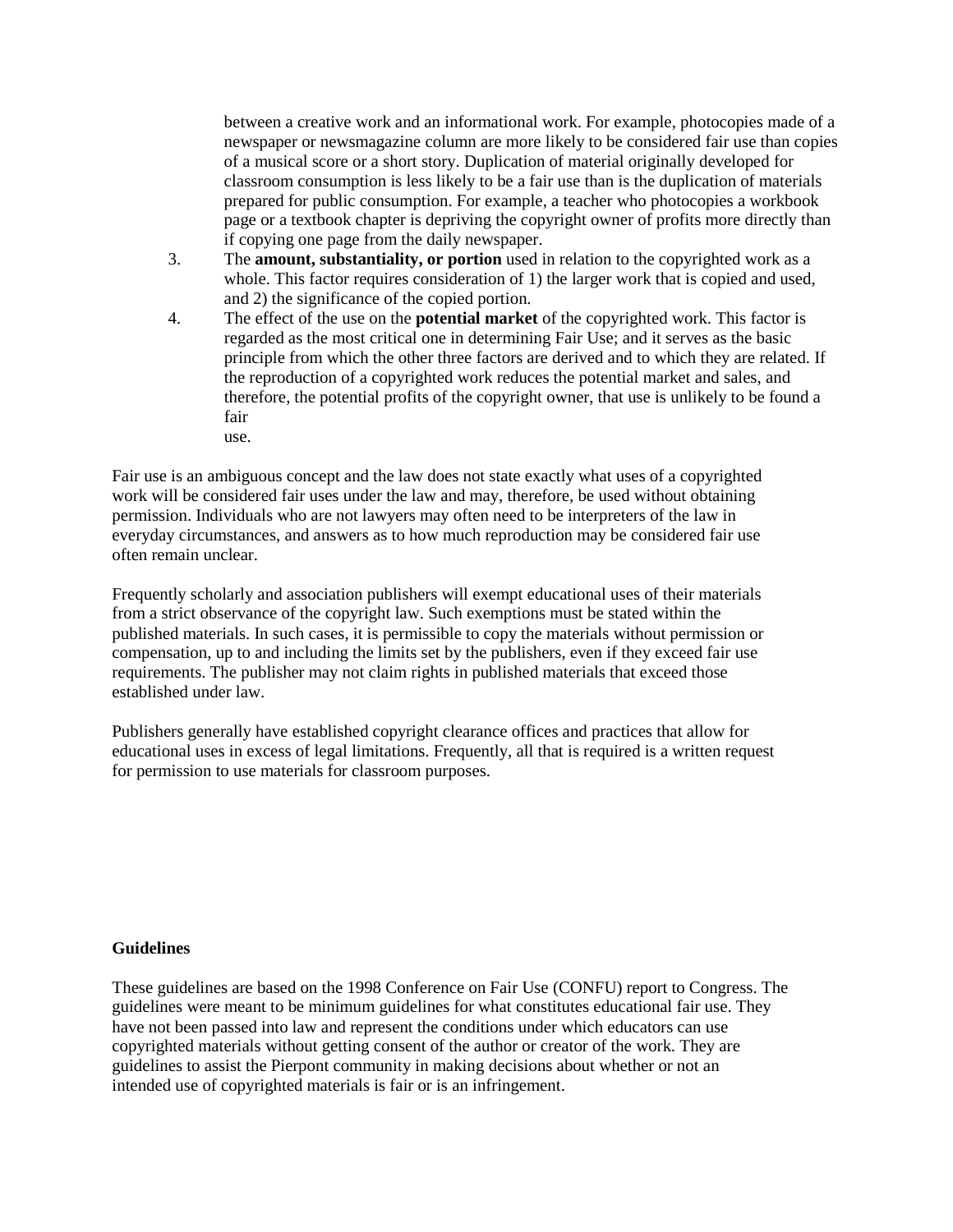1) A teacher may make (or request to be made) a **single copy** of any of the following for his or her scholarly research, for use in teaching, or for preparation to teach a course.

- A chapter from a book;
- An article from a periodical or newspaper;
- A short story, short essay or short poem, whether or not from a collective work;
- A chart, graph, diagram, drawing, cartoon or picture from a book, periodical, or newspaper.

2) A teacher may make (or request to be made) multiple copies for classroom use or discussions (not to exceed more than one copy per pupil) provided that:

- The copying meets the tests of **brevity, spontaneity, and cumulative effect**; and
- Each copy includes a notice of copyright.

### **Test of Brevity**

• **Poetry**

o A complete poem if less than 250 words and if printed on not more than two pages, or

o An excerpt from a longer poem of not more than 250 words

• **Prose**

o A complete article, story, or essay or less than 250 words, or

o An excerpt from any prose work of not more than 1,000 words or 10% of the work, whichever is less

• **Illustration**

o One chart, graph, diagram, drawing, cartoon , or picture per book or per journal issue

- **Special works**
	- o Works in poetry, prose, or "poetic prose" which fall short of 2,500 words in their entirety and
	- o Which often combine language with illustrations and are intended sometimes for children and at other times for a more general audience

#### **Tests of Spontaneity**

- The copying is at the request and inspiration of the individual teacher, and
- The inspiration and decision to use the work and the moment of its use for maximum teaching effectiveness are so close in time that it would be unreasonable to expect a timely reply to a request for permission.

#### **Tests of Cumulative Effect**

- The copying of the material is only for one course in the school in which the copies are made.
- Not more than one short poem, article, story, essay, or two excerpts may be copied from the same author, nor more than three from the same collective work or periodical volume during one class term.
- There shall not be more than nine instances of such multiple copying for one course during one class term.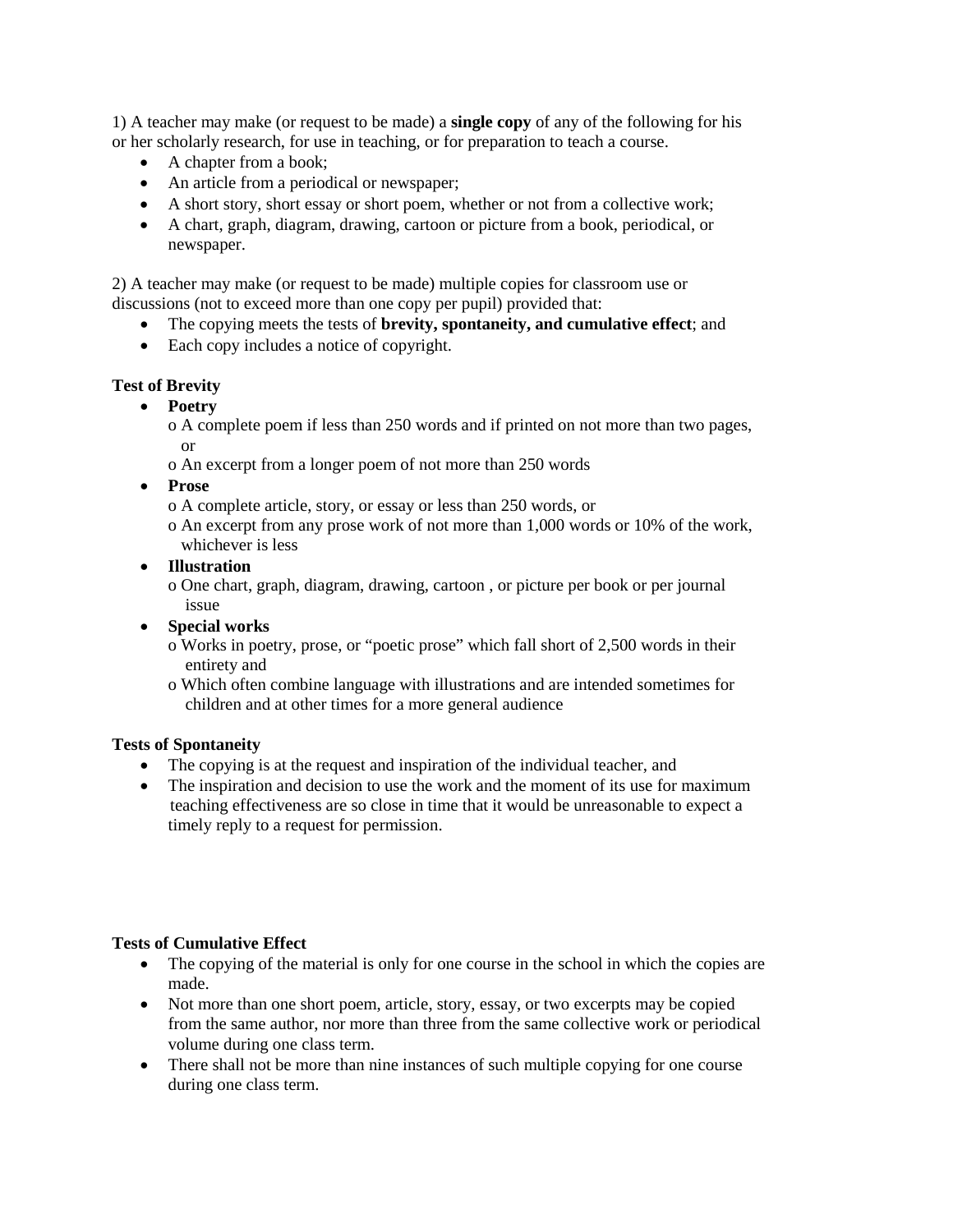The following uses are prohibited:

A teacher may **not** copy to create, replace, or substitute for

- Anthologies,
- Compilations, or
- Collective works (e.g. course packs)

A teacher may **not** make a copy of or from works intended to be "consumable" in the course of study or of teaching. These include

- Workbooks,
- Exercises,
- Standardized tests.
- Test booklets.
- Answer sheets, and like consumable material.

#### Copying shall **not**

- Substitute for the purchase of books, publishers' reprints, or periodicals;
- Be directed by higher authority;
- Be repeated systematically by the same instructor for the same course; for example, an instructor may not copy the same item for a class each time the class is taught, even if there are intervening semesters in which the class is not taught, or if the class is taught at different off-campus program centers or cohorts, and
- Shall not be charged to the student beyond the actual cost of the photocopying.

To use materials in teaching that fall outside of the scope of fair use, an instructor can create a course pack.

#### **Types of Use**

#### **Classroom Handouts**

Based on Pierpont Community & Technical College's fair use analysis, classroom handouts fall into two categories: one that requires permission and one that does not. If the handout is a new work for which the instructor could not reasonably be expected to obtain permission in a timely manner and the decision to use the work was spontaneous, that work may be used without obtaining permission. However, if the document is planned in advance, repeated from semester to semester, or involves works that have existed long enough that one could reasonably be expected to obtain copyright permission in advance; the instructor must obtain copyright permission to use the work.

#### **Course packs**

An academic course pack is a collection of materials (usually photocopied) used in the classroom and distributed either in class handouts or in a book format. Course packs commonly are available through the campus bookstore. Most publishers grant "clearances" for course packs—that is, for a fee, publishers give permission for their books and/or articles to be copied and distributed in educational settings. These clearances usually last for one semester. After that, the instructor must seek clearance again. In addition to the paper course packs, some companies now will assist in provision of electronic course packs used in distance learning and electronic teaching programs.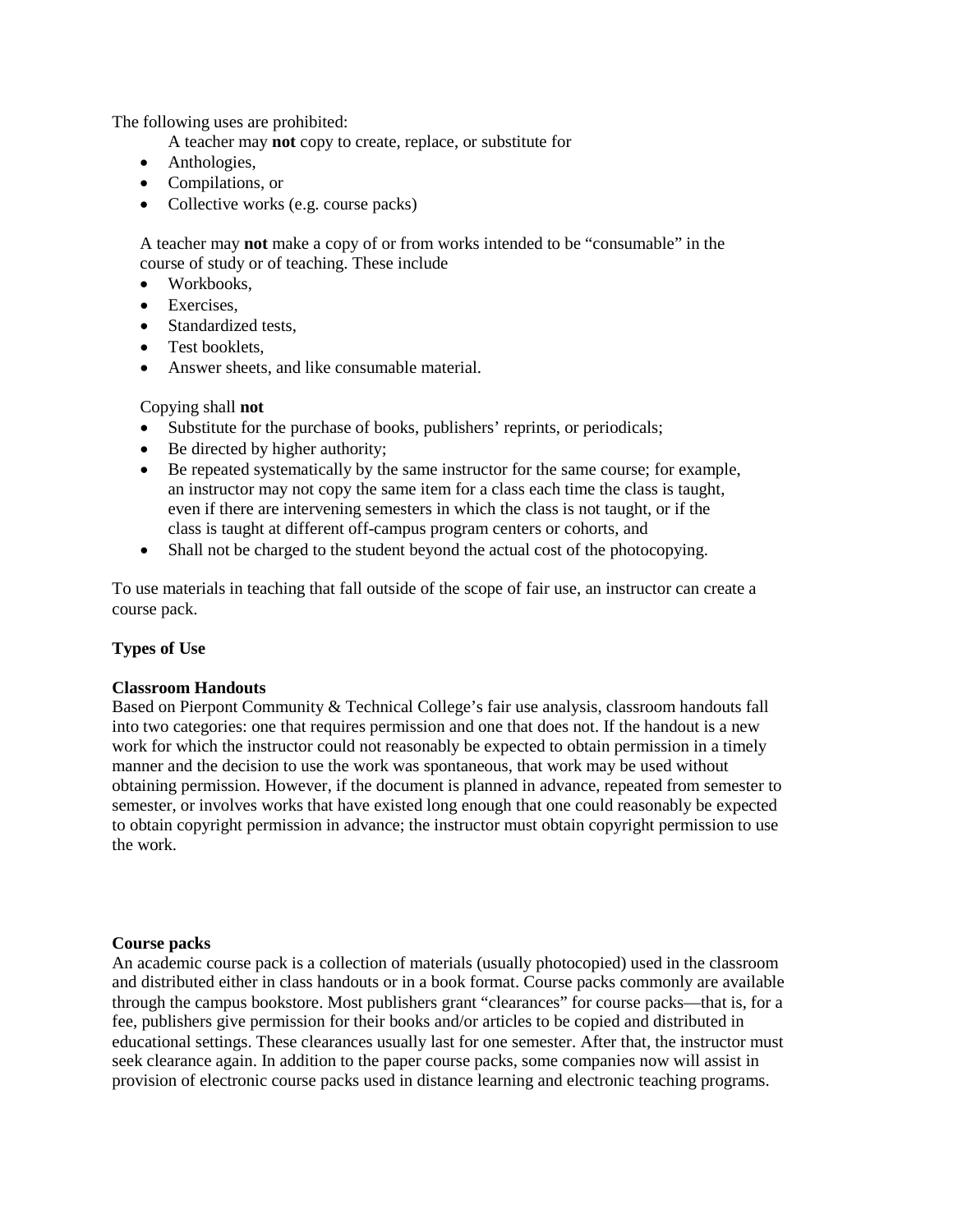After many court rulings on course packs, it has been clearly established that instructors need to obtain permission before reproducing copyrighted materials for any academic course pack. When ordering course packs, it is important to clarify who will obtain permission for the course pack--the bookstore, the faculty member, or a member of the administrative staff. Deferring responsibility for copyright permission will not provide the instructor any protection against a claim of copyright infringement.

# **SECTION 4: LIBRARIES AND COPYRIGHTED MATERIAL**

4.1: This section of the copyright policy provides guidance to the Pierpont community regarding the lawful uses of those copyrighted works that are made available within or through the libraries. If the library owns a copy of a publication, the library may place that copy on reserve without obtaining copyright permission. If the library wishes to reproduce additional copies of a work and place them on reserve for students to review, in either paper or electronic format, the library must obtain copyright permission. Copyright protection applies to the reproduction, alteration, distribution, and performance of a variety of creative works, including printed materials, sound and video recordings, visual artwork, online databases, and software.

## **4.2 Copying for Scholarly Needs or Library Print Reserves**

All materials placed on library reserves must comply with federal copyright law and with Pierpont copyright policy. Any readings that are not clearly within the scope of the fair use provisions of 17 U.S.C., Section 107, cannot be added to the reserve system without the permission of the copyright holder. Library Circulation personnel will pass the request for permission on to the Librarian who has responsibility for copyright clearance. The process may take several weeks, and publishers often refuse such requests.

## **4.3 Electronic Reserves**

The Library of Fairmont State and Pierpont have electronic reserves available through the Docutek system. It is preferable to link to materials already legally available at another site rather than scanning or making a digital copy of copyrighted materials. The libraries have access to thousands of full-text journals through electronic databases to which access has been purchased by the institution. Databases such as *JSTOR* and *Academic Search Premier* provide legally permissible ways to use links in electronic reserves and WebCT/Vista.

The electronic reserves are structured to limit access only to students who are registered in the course for which the items have been placed on reserve and to instructors and staff responsible for the course or the electronic system.

The guidelines of the libraries adhere to the fair use test factors. Assuming that any request for documents to be placed on electronic reserves meets the fair use test, the request will also be subject to the following limitations:

• Only one article from a single journal, magazine, or newspaper issue, one very brief excerpt from a single book, one chart/graph/illustration from a source, or one poem from a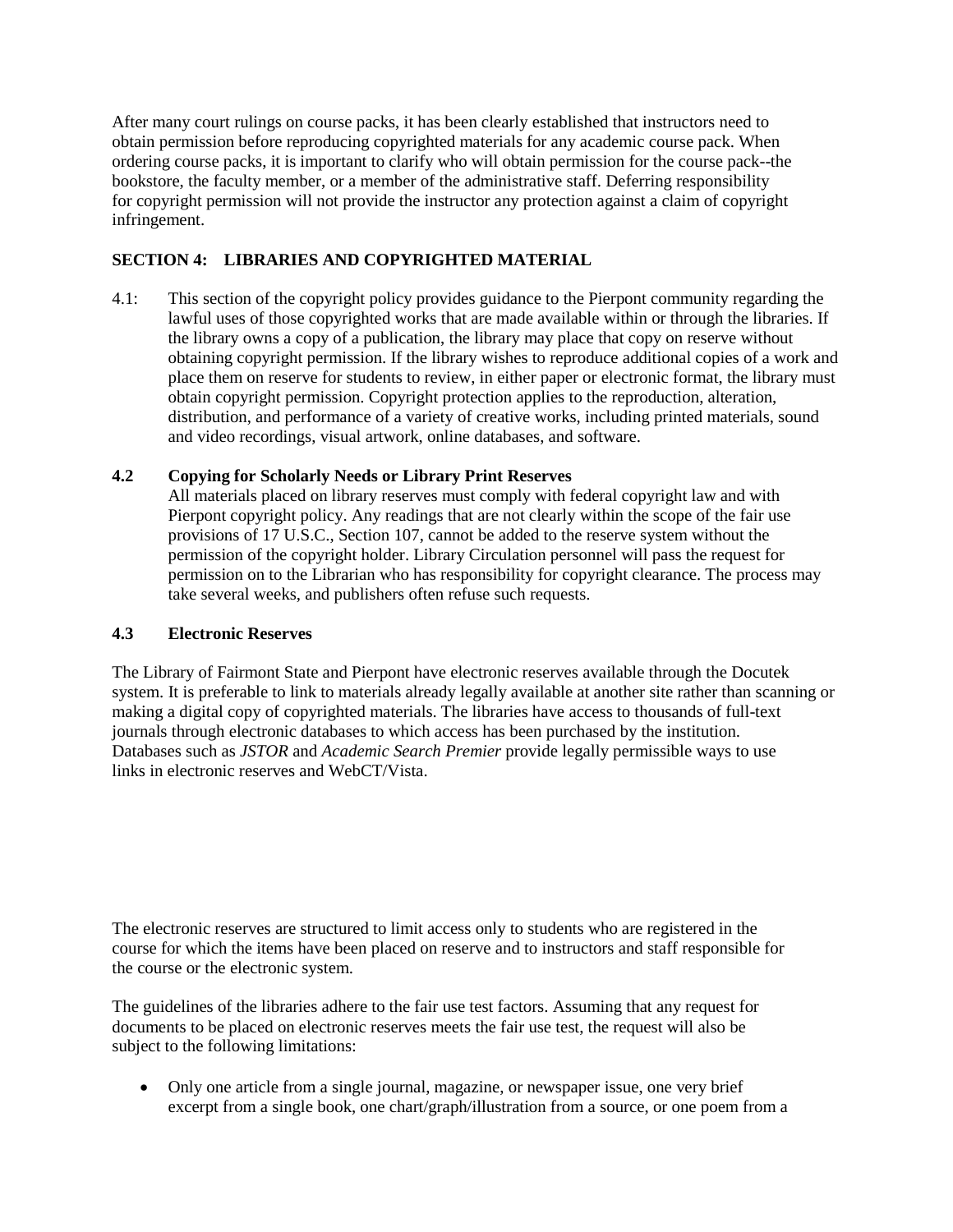work may be placed on electronic reserve per semester. Any item(s) selected must constitute only a small percentage of the total amount of assigned reading for the course (less than 10%).

- The library will make only one scanned copy to be placed on reserve. Copies will be stored as PDF files. Access will be password-protected and restricted to students who are currently enrolled in the class for which the reserve reading is assigned. Files may be viewed or printed to a printer, one copy per person; saving the document to a thumb drive or other device is not permitted.
- Reserve files will be removed at the end of each semester unless they are the professor's own work, or have received permission for use by the copyright holder;
- All requests for electronic reserves need to be accompanied by a request form. A notice of copyright appears on the opening page for each course, and copyright guidelines for use must be accepted by the user before access to the documents is granted.

Items that may **not** be placed on electronic reserves include the following:

- Course packs,
- Consumables, such as workbooks,
- More than one article from the same issue of a journal,
- More than one chapter from the same book, unless several chapters represent less than 10% of the entire book,
- An entire book.
- Any material, not in the public domain, that has already been placed on reserve/electronic reserve and for which there is no permission from the copyright holder,
- Any material for which the instructor, the library, or a unit of the educational institution does not possess a lawfully obtained copy. Articles obtained by interlibrary loan or personal subscriptions may not be used.

## **4.4 Photocopying in the Library**

It is permissible to photocopy copyright-protected works in the Fairmont State and Pierpont Library without obtaining permission from the copyright owner, under the following circumstances:

- **Library user requests for articles or short excerpts.** At the request of a library user or another library on behalf of a library user, the Fairmont State and Pierpont Library may make one reproduction of an article from a periodical or a small part of any other work. The reproduction must become the property of the library user, and the library must have no reason to believe that the reproduction will be used for purposes other than private study, scholarship, and research. In accord with Section 108 of the Copyright Act, the library must display the register's notice at all photocopier locations (see Copyright Warning Sign for Copiers).
- Archival reproductions of unpublished works. Up to three reproductions of any unpublished work may be made for preservation or security or for deposit for research use in another library or archive. This may be a photocopy or a digital reproduction. If it is a digital reproduction, the reproduction may not be made available to the public outside the library or archive premises. Prior to receiving any of the three reproductions permitted under this provision from another library or archive, the Fairmont State and Pierpont Library must make a reasonable effort to purchase a new replacement at a fair price. The reproducing library or archive must also own the work in its own collection.
- **Replacement of lost, damaged or obsolete copies.** The Library of Fairmont State and Pierpont may make up to three reproductions, including digital reproductions, of a published work that is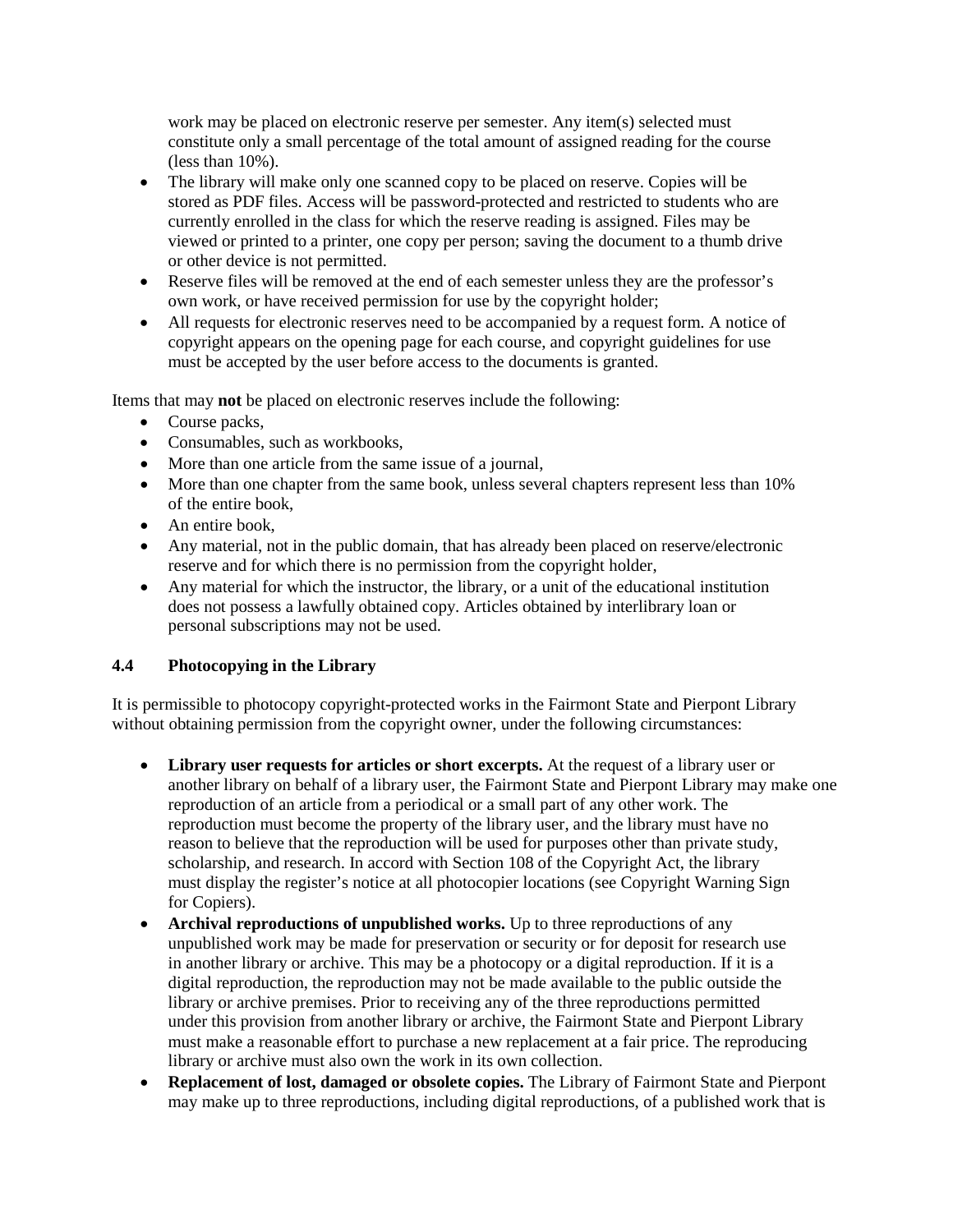lost, stolen, damaged, deteriorating or stored in an obsolete format. Any digital reproduction must be kept within the confines of the library (that is, available on its computer by not placed in a public network.)

**Library user requests for entire works.** One reproduction of an entire book or periodical may be made by the Fairmont State and Pierpont Library at a library user's request, or by another library on behalf of a library user upon certain conditions being met. These conditions include the library determining after reasonable investigation that an authorized reproduction cannot be obtained at a reasonable price. Once made, the reproduction must become the property of the library user. The library must have no reason that the reproduction will be used by the user for purposes other than private study, scholarship and research, and the library must display the register's notice at the place library users make their reproduction requests to the library.

### **4.5 Photocopying for Students**

The Library of Fairmont State and Pierpont and the Copy Center may make reproductions for library users (students, faculty, etc.), provided that the following criteria are met:

- The library/Copy Center makes one reproduction of an article from a periodical or a small part of any other work.
- The reproduction becomes the property of the student.
- The library/Copy Center has no reason to believe that the reproduction will be used for purposes other than private study, scholarship and research.
- The library/Copy Center displays the register's notice at the place library users make their reproduction requests to the library.

### **4.6 Copying for Document Delivery and Interlibrary Loan**

#### **4.6.1 Document Delivery Services**

It is important to maintain a distinction between Interlibrary Loan (ILL) and Document Delivery Service (DDS). Photocopying for Document Delivery Services requires copyright permission.

#### **4.6.2 Interlibrary Loan Services**

The CONTU (National Commission on New Technological Uses of Copyright Works) guidelines on photocopying under Interlibrary Loan Arrangements were developed to assist librarians and copyright proprietors in understanding the amount of photocopying under interlibrary loan arrangements that is permitted under the copyright law.

Subsection  $108(g)(2)$  of Title 17 deals, among other things, with limits on interlibrary arrangements for photocopying. It prohibits systematic photocopying of copyrighted materials but permits interlibrary arrangements "that do not have, as their purpose or effect, that the library or archives receiving such copies or phonorecords for distribution does so in such aggregate quantities as to substitute for a subscription to or purchase of such work."

The Fairmont State Libraries will request no more than five copies of articles from the most recent five years of a journal title to which the library does not subscribe. Requests in excess of the fivein- five rule require payment of a royalty fee. The Libraries will contact the Copyright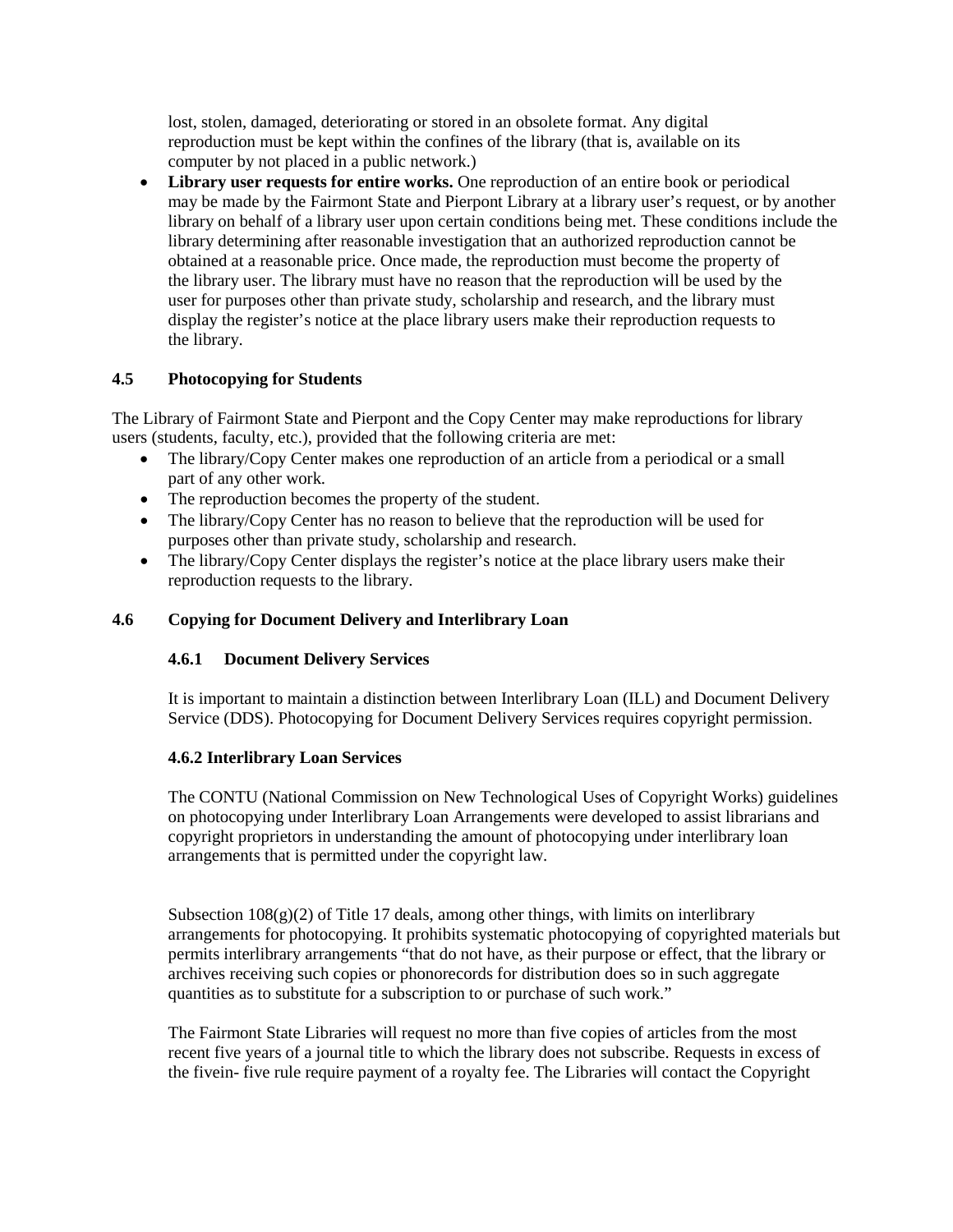Clearance Center (http://www.copyright.com) to determine royalty fees and to handle permissions, whenever necessary.

If a library user makes a request for or uses a photocopy or reproduction for purposes in excess of fair use, the user may be liable for copyright infringement. The Libraries of Fairmont State reserve the right to refuse to accept a copying request if, in its judgment, fulfilling that request would involve a violation of copyright law.

The Fairmont State Libraries will share photocopies of articles from journals in databases with other libraries via interlibrary loan only in accord with permissions granted within the licensing agreements of each database vendor.

Interlibrary loan personnel are legally obligated to display prominently the following notice and to include the same text on any request format:

The copyright law of the United States (Title 17, United States Code) governs the making of photocopies or other reproductions of copyrighted material. Under certain conditions specified in the law, libraries and archives are authorized to furnish a photocopy or other reproduction. One of these specified conditions is that the photocopy or reproduction is not to be "used for any purpose other than private study, scholarship, or research." If a user makes a request for, or later uses, a photocopy or reproduction for purposes in excess of "fair use" that user may be liable for copyright infringement. This institution reserves the right to refuse to accept a copying order if, in its judgment, fulfillment of the order would involve violation of Copyright Law.

#### **4.6.3 Photocopying by Students**

Photocopying by students at Pierpont Community & Technical College is subject to a fair use analysis as well. A single photocopy of a portion of a copyright-protected work, such as a copy of an article from a scientific journal made for research, may be made without permission. Photocopying all the assignments from a book recommended for purchase by the instructor, making multiple copies of articles or book chapters for distribution to classmates, or copying material from consumable workbooks, all require permission.

#### **SECTION 5 COPYRIGHT AND AUDIOVISUAL/MULTIMEDIA MATERIALS**

#### **5.1 Classroom Use of Films and Video**

Possession of a film or video does not confer the right to show the work. The copyright owner specifies, at the time of the purchase or rental, the circumstances in which a film or video may be "performed." For example, videos (cassettes and DVDs) from a video rental outlet usually bear a label that specifies "Home Use Only." However, whatever their labeling or licensing, use of these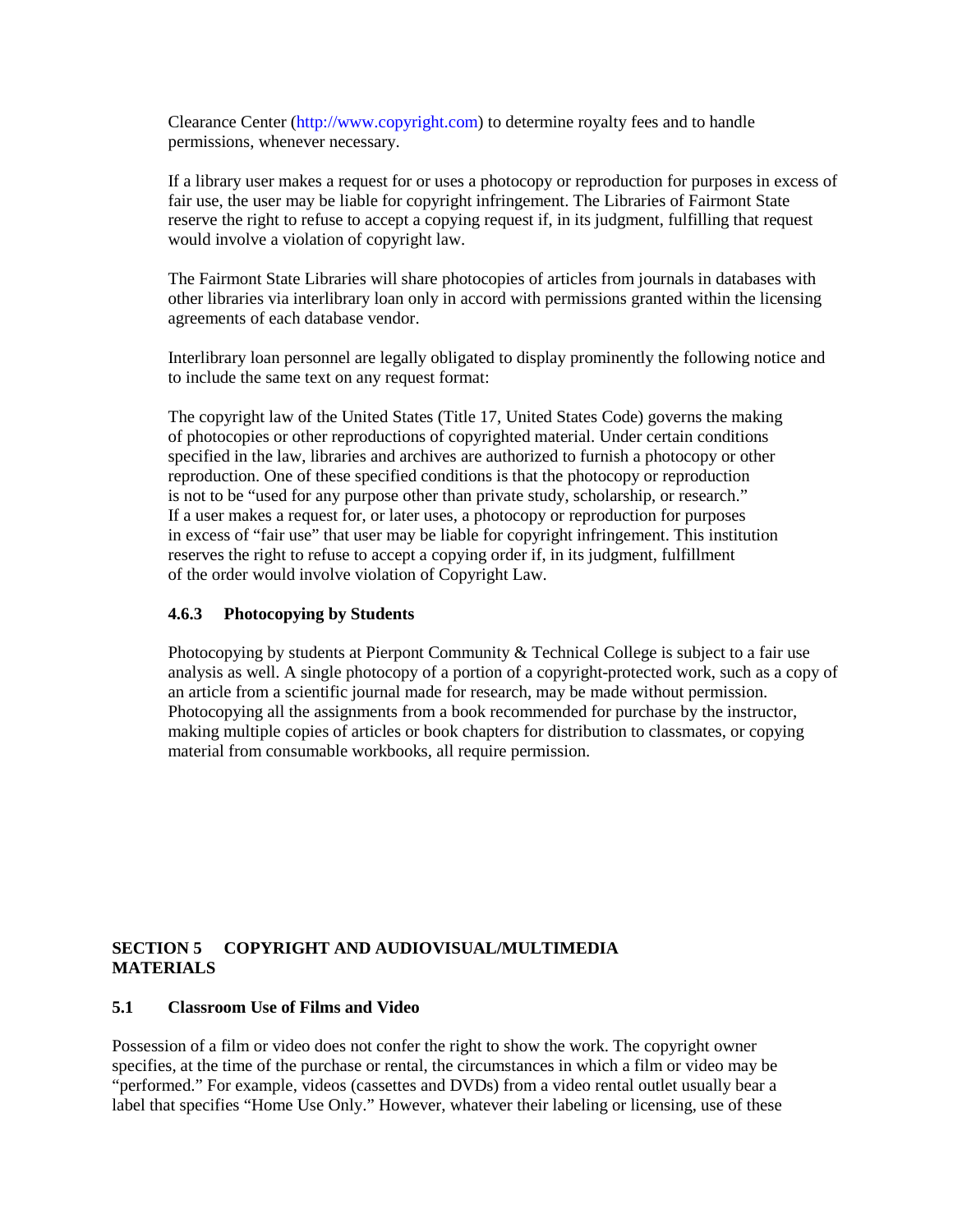media is permitted in an educational institution as long as certain conditions are met.

Section 110(1) of the Copyright Act of 1976 permits

Performance or display of a work by instructors or pupils in the course of face-to face teaching activities of a nonprofit educational institution, in a classroom or similar place devoted to instruction, unless, in the case of a motion picture or other audiovisual work, the performance or the display of individual images is given by means of a copy that was not lawfully made…and that the person responsible for the performance knew or had reason to believe was not lawfully made.

The Copyright Act and portions of the House Report (94-1476) combine to provide a more detailed list of conditions:

- 1. They must be shown as part of the instructional program.
- 2. They must be shown by students, instructors, or guest lecturers.
- 3. They must be shown either in a classroom or other school location devoted to instruction such as a studio, workshop, library, gymnasium, or auditorium if it is used for instruction.
- 4. They must be shown either in a face-to-face setting or where students and teacher(s) are in the same building or general area.
- 5. They must be shown only to students and educators.
- 6. They must be shown using a legitimate (that is, not illegally reproduced) copy with the copyright notice included.

Further, the relationship between the film or video and the course must be explicit. Films or videos, even in a face-to-face classroom setting, may not be used for entertainment or recreation, whatever the work's intellectual content.

#### **5.2 Use of Films and Video Outside of the Classroom**

The Libraries of Fairmont State often purchase a public performance license, when one is available, that covers a number of the instructional videos in the collection. All videos owned by the University may ordinarily be viewed by students, faculty, or staff at workstations located in the library, or, in the case of DVDs, on some computers available on campus. These videos may also be viewed at home (e.g., in a dorm room or apartment), as long as no more than a few friends are involved. Larger audiences, such as groups that might assemble in a residence hall living room, require explicit permission from the copyright owner for "public performance" rights.

#### **5.3 Copying Videotapes/Off-Air Recording of Broadcasts, Including Satellite TV**

Copying videotapes without the permission of the copyright owner is illegal. An exception is made for libraries to replace a work that is lost or damaged if another copy cannot be obtained at a fair price (Section 108 of the Copyright Act of 1976). Pierpont Community & Technical College schools and departments will not duplicate any film or videotape without written authorization indicating that the copyright holder possesses all applicable rights to the work, including literary rights upon which the work is based; music rights (composition and performance); rights to all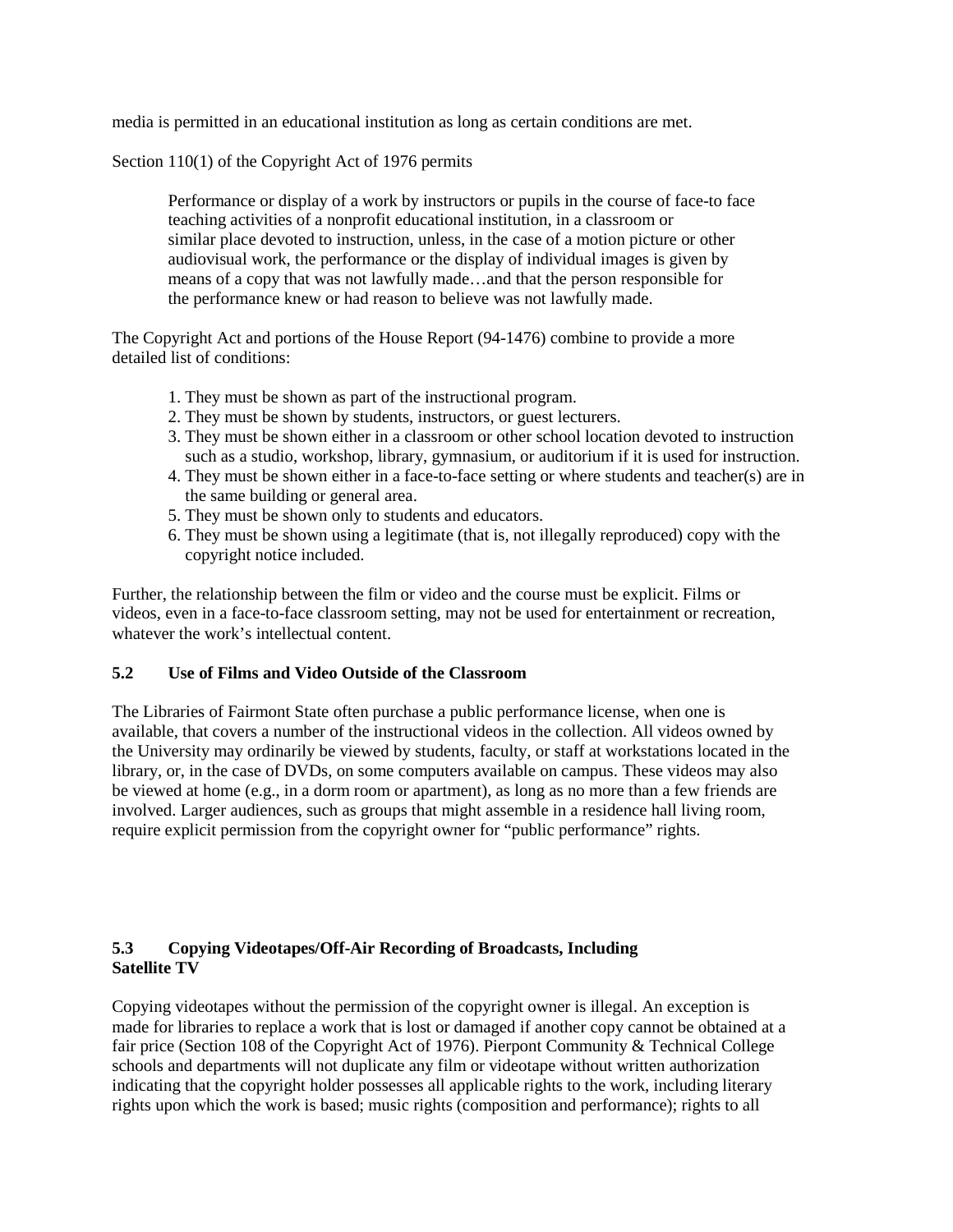graphic and visual elements (including slides, still photographs, graphs) contained in the work; and performing artists' releases. When written authorization is obtained, the requestor should be sure that the number of copies of the work that can be made and the length of time those copies can be retained are specified. The copyright holder should indemnify the College against any infringement actions pertaining to the work.

Absent any formal agreement, "Guidelines for Off-the-Air Recording of Broadcast Programming for Educational Purposes," an official part of the Copyright Act's legislative history, applies to most off-air recording:

- 1. Videotape recordings may be kept for no more than **45 calendar days** after the recording date, after which time the tapes must be erased.
- 2. Videotaped recordings may be shown to students only within the **first 10 school days** of the 45-day retention period.
- 3. Off-air recordings must be made only **at the request** of an individual instructor for  **instructional** purposes, not by staff members who make the recordings in anticipation of future requests.
- 4. The recordings are to be shown to students no more than two times during the 10-day period, and the second time only for necessary instructional reinforcement.
- 5. The taped recordings may be viewed after the 10-day period only by instructors for evaluation purposes, in order to determine whether to include the broadcast program in the curriculum in the future.
- 6. If several instructors request videotaping of the same program, duplicate copies are permitted to meet the need; all copies are subject to the same restrictions as the original recording.
- 7. The off-air recordings may not be physically or electronically altered or combined with others to form anthologies, although they do not need to be shown in their entirety.
- 8. All copies of off-air recordings must include the copyright notice on the broadcast program as recorded.
- 9. These guidelines are to be applied only at nonprofit educational institutions, which are further expected to establish appropriate control procedures in order to maintain the integrity of the guidelines.

Some public broadcasting services, such as the Public Broadcasting Service and the Agency for Instructional Television impose similar restrictions but limit use only to the seven-day period following the local broadcast.

In 1981, an Ad Hoc Committee on Copyright Law negotiated guidelines for off-air recording of broadcast programming for educational purposes. These guidelines represent the committee's "consensus as to the application of fair use to the recording, retention, and use of television broadcast programs for educational purposes." They specify periods of retention and use of such off-air recordings in classrooms and similar places devoted to instruction and for homebound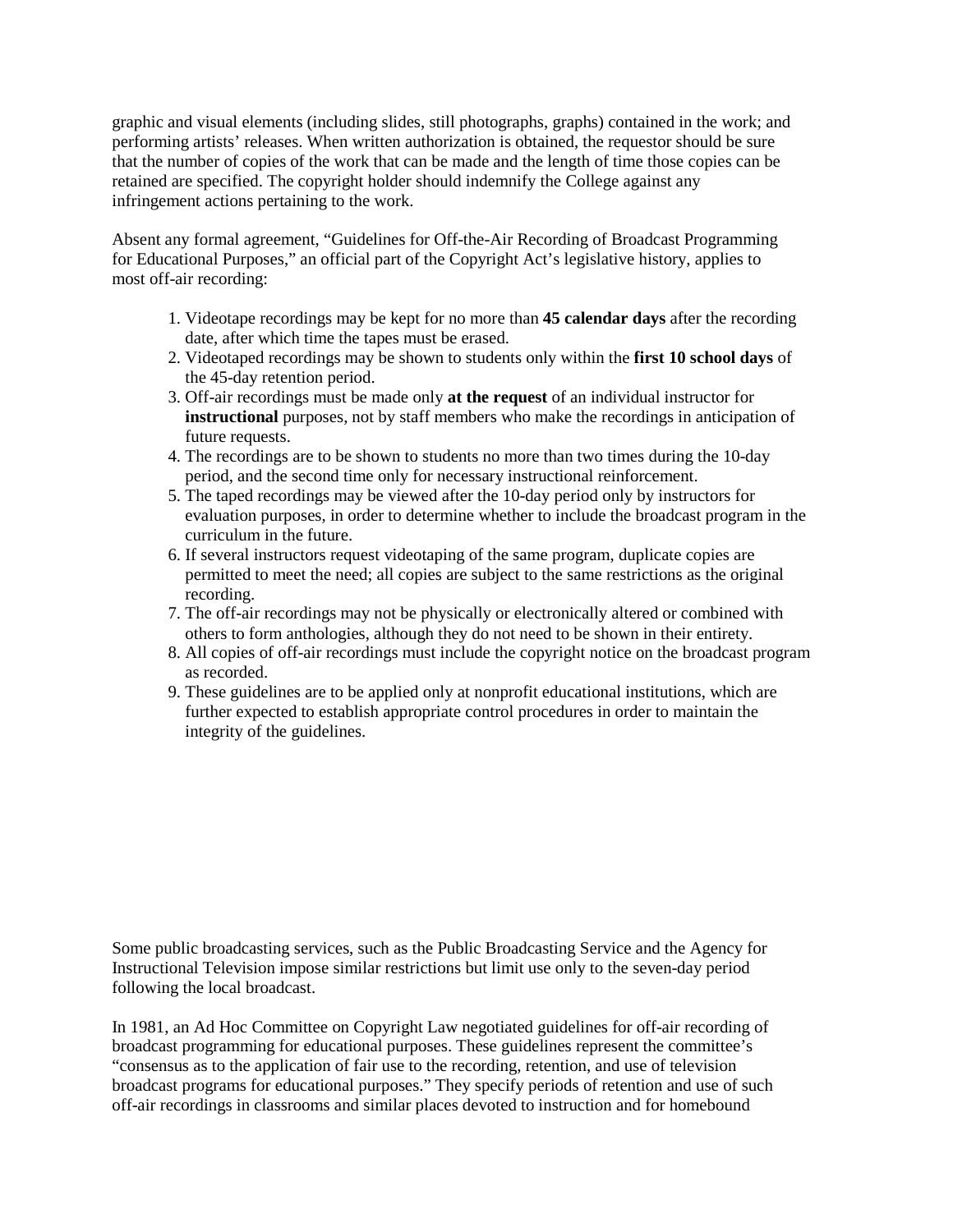instruction. The purpose of establishing these guidelines is to provide standards for both owners and users of copyrighted television programs.

These guidelines are not embedded in the Copyright Act and it is unclear how courts may choose to apply them. Without explicit legislative or judicial acts, **strict adherence** to the guidelines may serve as some protection should an issue of infringement arise.

#### **5.4 Sound Recordings**

### **5.4.1 Non-Music Recordings**

Cassettes or disks may not be copied unless replacement recordings from a commercial source cannot be obtained at a fair price. Recording brief excerpts is considered fair use.

### **5.4.2 Music Recordings**

A single copy may be made for the purpose of conducting aural exercises or examinations. Otherwise, the restrictions on copying non-music recordings apply.

### **5.5 Slides and Photographs**

### *5.5.1 Reproduction of Slides and Photographs*

Whenever possible, Pierpont Community & Technical College should either purchase slides and photographs from authorized sources or should borrow from institutions that offer licensing for single-copy reproduction. Regardless of the source, further copying is prohibited.

## *5.5.2 Display of Slides and Photographs*

Copyright extends control over display as well as reproduction of slides and photographs. However, Section 110 of the Copyright Act of 1975 addresses the display of copyrighted slides and photographs in educational settings by permitting "display of a work by instructors or pupils in the course of face-to-face teaching activities of a nonprofit educational institution, in a classroom or similar place devoted to instruction" as long as the copy of the artwork was lawfully made. The purpose of the display must be integral to the course.

### **5.6 Digital Images**

As photographic and electronic technology has advanced, producing high-quality reproductions of visual images has become easier, cheaper, and more accessible. Confusion over intellectual property rights of visual images arise over the many ways they are created and the many sources that may be related to a particular image. Determining the holders of the rights connected with such images requires an understanding of the source of the image, the content portrayed, and the creation of the image, both for original visual images and for reproductions. Images are often transferred from a book to a slide to a color transparency, etc, and there may be copyright holders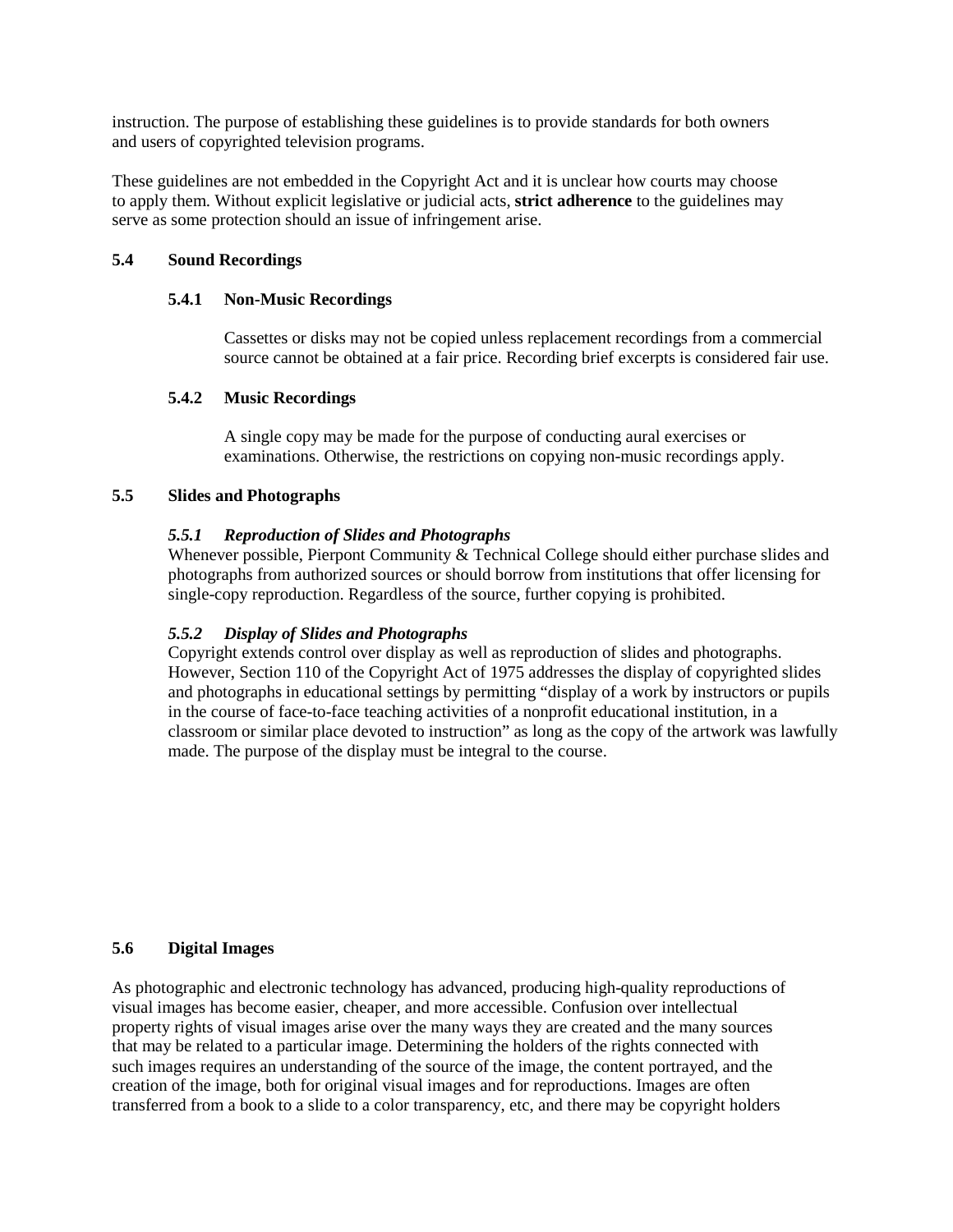at each reproduction format.

Pierpont Community & Technical College may digitize new, lawfully acquired analog visual images to support permitted educational uses unless the images are readily available in useable digital form for purchase or license at a fair price.

Thumbnail images of lawfully acquired images may be included in a visual catalog for use at Pierpont. These thumbnail images may be combined with descriptive text in a visual catalog, searchable by a variety of fields.

## **5.6.1 Access, Display, and Distribution on Pierpont's Secure Network**

Pierpont may display and provide access to images digitized under fair use guidelines on a secure network. Technological controls and institutional policies should protect the rights of copyright holders, and users need to be made aware of these rights. A notice must be provided that the digital images available on a secure network are not to be downloaded, copied, retained, printed, shared, modified, or otherwise used, except within the permitted educational fair use guidelines.

Pierpont may display an educator's compilation of digital images on the secure network for classroom use, after-class review, or directed study, provided that access is restricted only to students enrolled in the course during the semester that the academic course is given.

Access, display, or distribution of such visual images beyond the institution's secure network is not permitted.

Time limitations apply to the use of images digitized by Pierpont. Images digitized from a known source and not readily available in a useable format for purchase or license at a fair price may be used for one academic term and may be retained in digital format while the institution seeks permission from the copyright holder. Permission is required for any uses beyond the initial use. Where the copyright holder is unknown, the digitized image may be used for up to three years from first use, provided that a reasonable inquiry is conducted by Pierpont as permission is sought to digitize, retain, and reuse the image. If, after three years, sufficient information to seek permission is unavailable, any further use is subject to the four-factor fair use analysis.

### **5.6.2 Display of Digital Images by Educators, Scholars, and Students** An educator may:

- Display digital images for educational purposes, including face-to-face teaching of curriculum-based courses, and research and scholarly activities at a nonprofit educational institution.
- Compile digital images for display on the institution's secure network to students enrolled in a course given by the instructor for classroom use, after-class review, or directed study, during the tem in which the educator's related course is given.
- Use or display digital images in connection with presentations/lectures in their fields,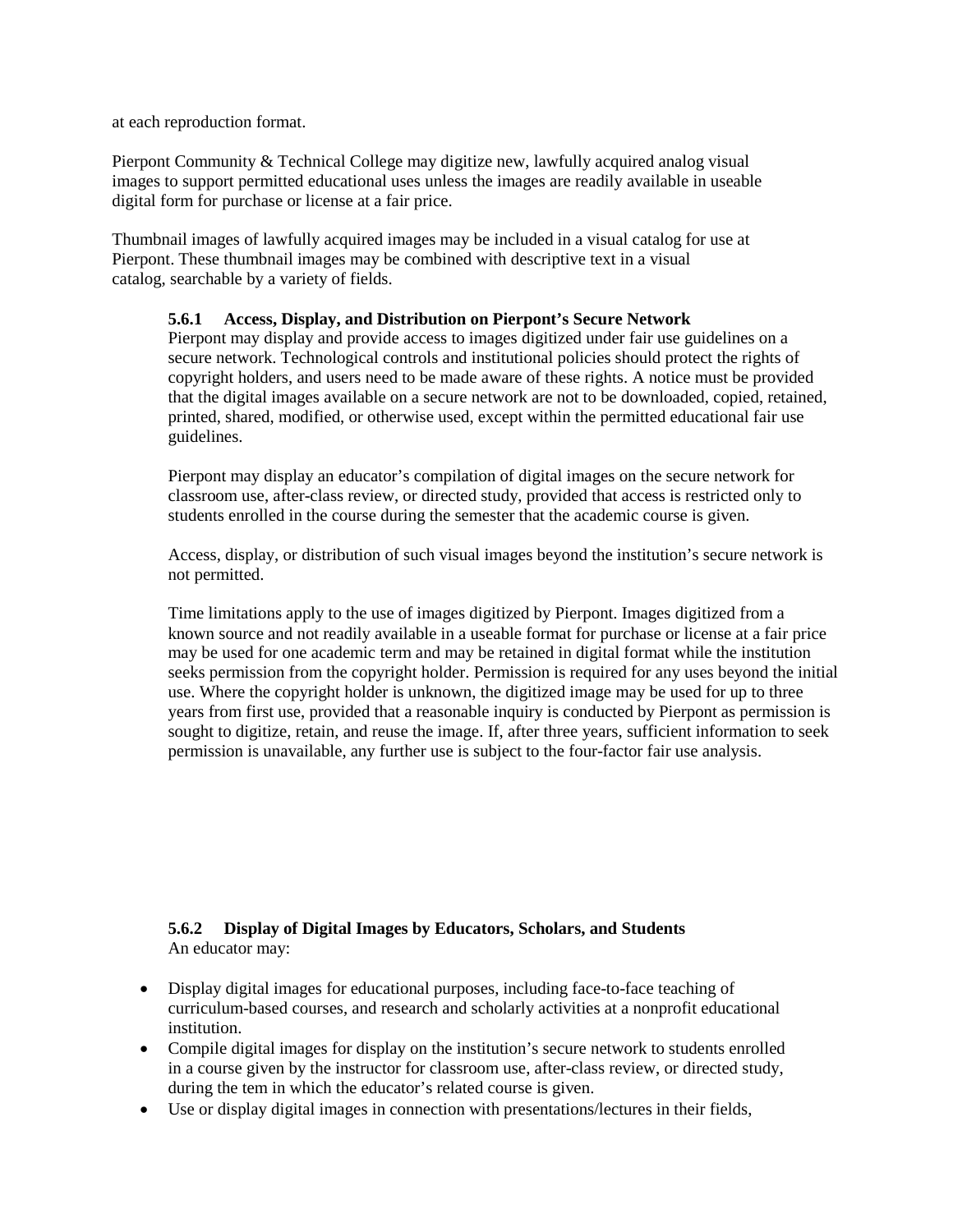including uses at non-commercial professional development seminars, conferences, and workshops, where educators meet to discuss information relevant to their disciplines.

Students may:

- Use digital images in an academic course assignment such as a term paper, thesis, or in fulfillment of degree requirements.
- Publicly display their academic work in courses for which they are registered and during formal critiques.
- Retain their academic work in their own personal portfolios for later uses such as graduate school and employment applications.

# **SECTION 6 EDUCATIONAL MULTIMEDIA FAIR USE**

Multimedia may be defined as a computerized format that combines a variety of media types, including, but not limited to, film, graphics, sound, television, and text. There is not yet any case law providing definitive parameters, and there are privacy rights and complex contracts that protect individuals.

For use in class as part of a syllabus, an individual will be relying on precedents in copyright for other formats (see the sections on Audiovisual Materials). Multimedia should be presented only in the classroom setting to class members and the instructor. If anyone is planning to use the multimedia package in other settings, that individual should be aware of the need to get permission for all clips of any kind being used. There must be a respect for the privacy rights of the individuals portrayed and permissions must be obtained.

#### *6.1 Spontaneous Use*

Educators, scholars, and students may digitize lawfully acquired images to support permitted educational uses if the inspiration and decision to use the work and the moment of its use are so close in time that it would be unreasonable to expect a timely reply for permission from the copyright holder. Such images are not to be retained or reused without permission.

#### **6.2 What Portion of Media May Be Used?**

#### *6.2.1 Motion Media*

Up to 10% or three (3) minutes of a source, whichever is less.

#### *6.2.2 Text*

Up to 10% or 1000 words of a source, whichever is less. An entire poem of less than 250 words, but no more than three (3) poems or excerpts by one poet. No more than five poems or excerpts from one anthology.

#### *6.2.3 Music, Lyrics, Music Video*

Up to 10% but not more than thirty (30) seconds from an individual work.

## *6.2.4 Illustrations, Photographs*

No more than five (5) images by one artist or photographer. No more than 10% or 15 images, whichever is less, from any single published work.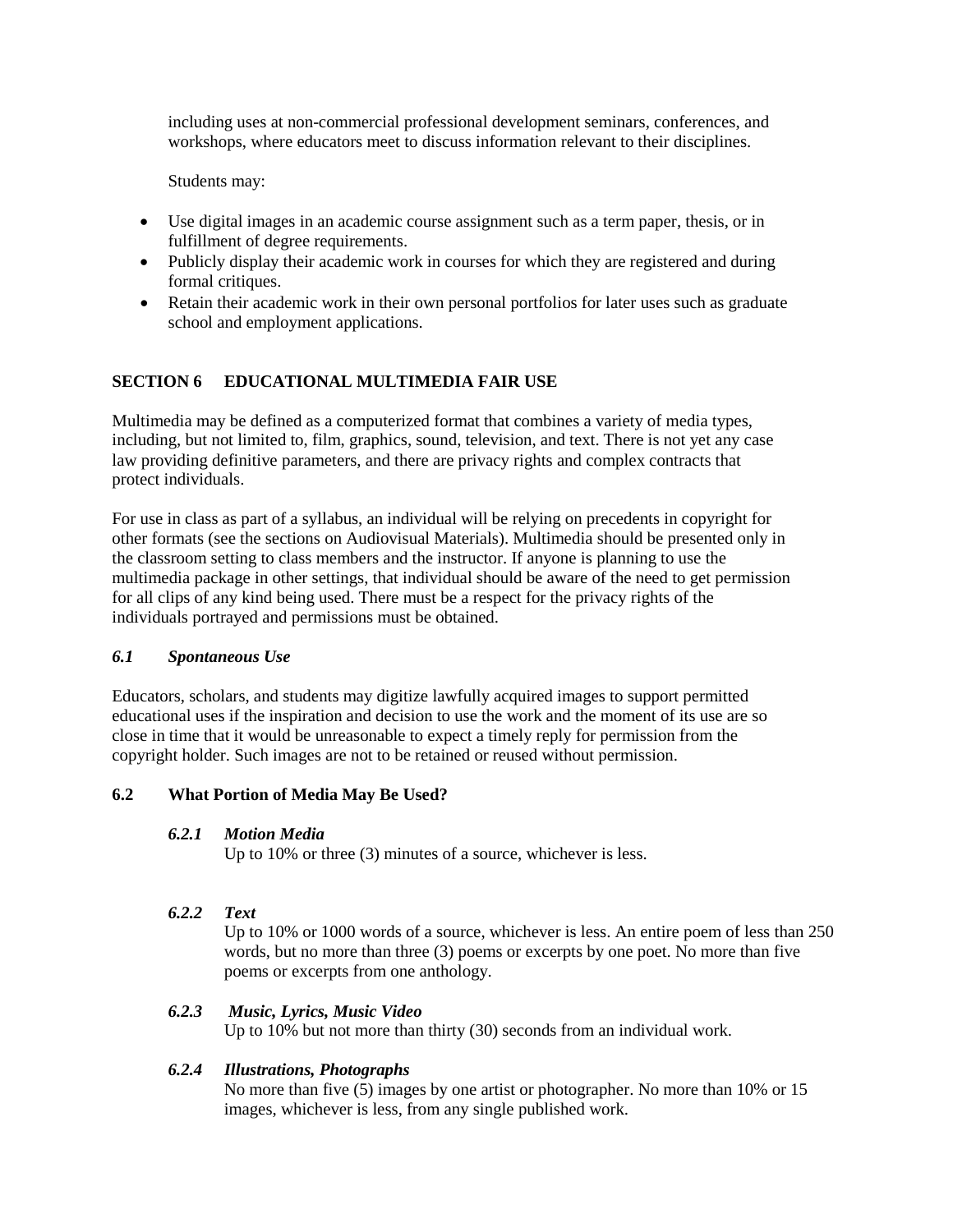#### *6.2.5 Numerical Data Sets*

Up to 10% or 2500 fields or cell entries, whichever is less.

### *6.2.6 Internet Sources*

It is often difficult to determine what is copyright protected and what is in the public domain, but the multimedia creator is responsible for adhering to copyright law.

## *6.2.7 Opening Screen Notice*

Credit for the sources and display the copyright notice and copyright ownership information if shown in the original source must be provided. In providing credit, the user must adequately identify the source of the work, giving a full bibliographic description where available (including author, title, publisher, and place and date of publication). The copyright notice includes the word "Copyright" or the copyright symbol  $\odot$ , the name of the copyright holder, and the year of first publication.

### *6.2.8 Integrity of Sources*

Any alterations made on copyrighted items must be noted.

## **SECTION 7 COMPUTER SOFTWARE**

7.1 When mass-market software is purchased by Pierpont, the institution normally acquires a license or licenses to use the software only on the storage device purchased, or on the file downloaded. Under such a license, the institution will have the right only to load it on a single computer, or on as many computers as licenses owned by the institution. Under such licenses, the institution typically will have the right to make one copy for archival purposes only or, in limited circumstances for purposes of maintenance or repair.

This means that the institution may neither make nor distribute copies of the software for any other reason without first obtaining permission from the copyright holder or its agent. Permission would include a license that allows the user to make copies of the software beyond a single use (for instance, for use on several computers in a lab or library). The license may also allow an individual to make a copy of the software on a home computer or laptop, but the software license must be checked to determine whether this is permitted.

## **7.2 Peer-to-Peer (P2P) File Sharing**

The issue of P2P file sharing is receiving increasing attention in the U. S and around the world. P2P file sharing is not itself illegal. However, it is often used for unauthorized downloading and uploading of copyright-protected material such as music, movies, video games, computer software, and photographs. Several courts have determined that substantial P2P file sharing of copyright protected works generally does not fall within the fair use defense. Pierpont does not allow P2P file sharing in residence halls on campus.

Students who engage in substantial P2P file sharing of copyright-protected materials may be subject to serious liability. Pierpont is under no obligation to

accept responsibility for, or to help defend, the activities of students in illegal file sharing.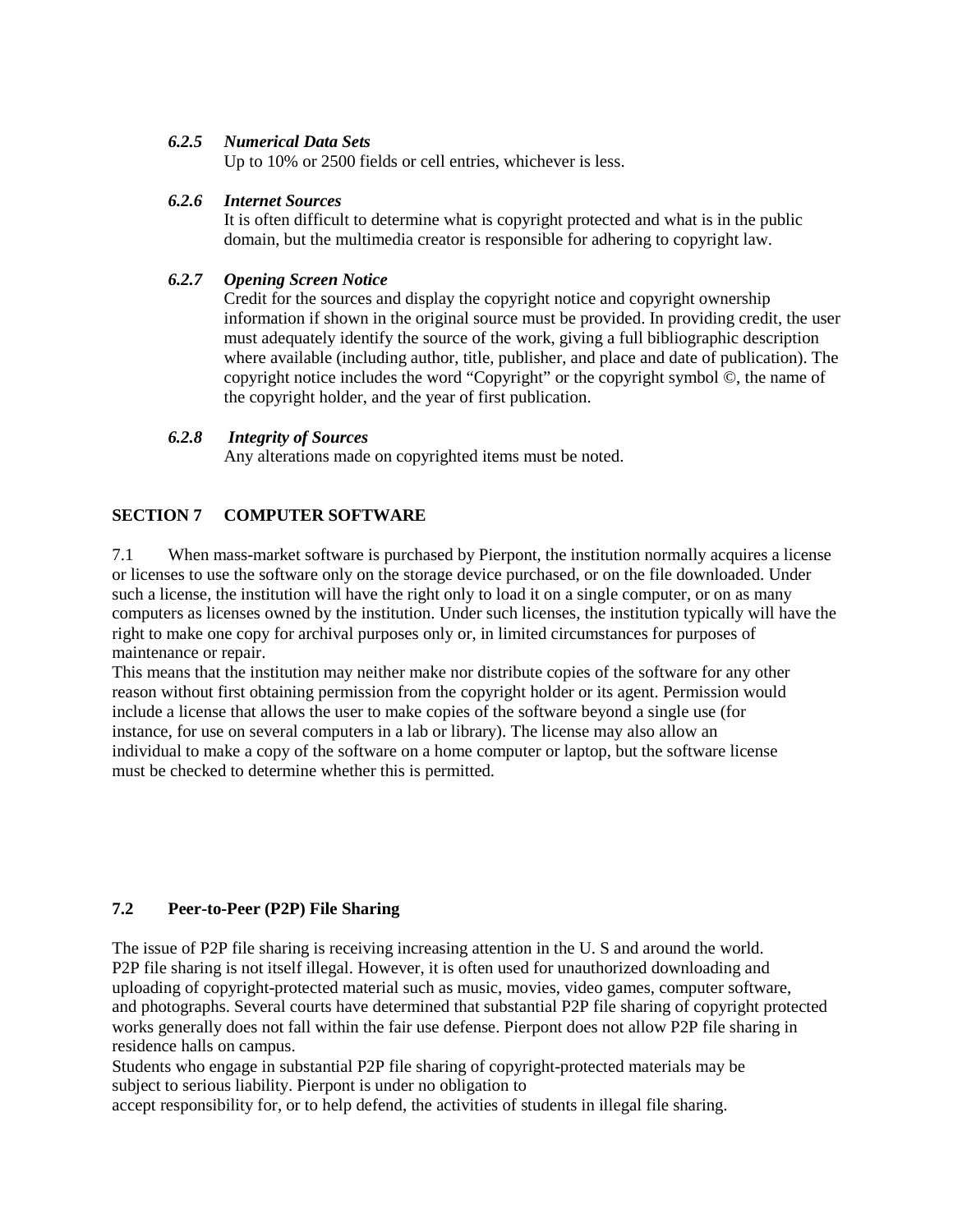# **7.3 Illegal Online Content**

Pierpont is in compliance with the Digital Millennium Copyright Act and complies with the conditions as follows:

- Pierpont has a Copyright Office that should receive notification of copyright infringement claims and the officer has been registered with the U.S. Copyright Office.
- Pierpont has copyright compliance policies and has implemented procedures for handling complaints of copyright infringement that occur on the institution's networks or servers. The policies include a procedure for terminating the accounts of repeat alleged copyright infringers and do not interfere with measures by copyright owners to identify and protect their works. These policies will be posted on Pierpont's website.
- Pierpont has developed and implemented an educational program to ensure that faculty, staff, and students and others at the institution understand copyright law. The institution has a team of individuals with expertise in copyright law, and the campus community has access to legal resources including LexisNexis.

# **7.4 The TEACH Act**

The Technology, Education, and Copyright Harmonization Act of 2002 (TEACH Act) amends the Copyright Act. The TEACH Act

- recognizes that the physical classroom may also include the electronic classroom and would permit students to access digital materials in a course.
- recognizes that storage of copyrighted materials on a server is permitted, provided that it is asynchronous use of copyright performances and displays.
- recognizes that digitized versions of works can be made provided they are not available in a digital format. If they are available in digital format, the TEACH Act does not apply and permission of the author is needed, or it must meet fair use.
- allows the display of any work in "an amount comparable to that typically displayed in the course of a live classroom setting."
- only provides in-class "performances" or displays.
- requires that the performance or display must be technologically limited to only enrolled students in the class.
- permits the transmission of an entire non-dramatic literary or musical work.

# **7.5 DISTANCE EDUCATION AND COURSE**

## **MANAGEMENT SYSTEMS**

In 2002, the Technology, Education and Copyright Harmonization (TEACH) Act became law and expanded the latitude institutions, including Pierpont, have for the performance and display of copyright-protected materials in a distance education environment,

including through the use of Course Management Systems (CMS). The copyright requirements for TEACH and CMS postings are similar to those of classroom

handouts, but extend the traditional rules for those handouts to the digital transmission of materials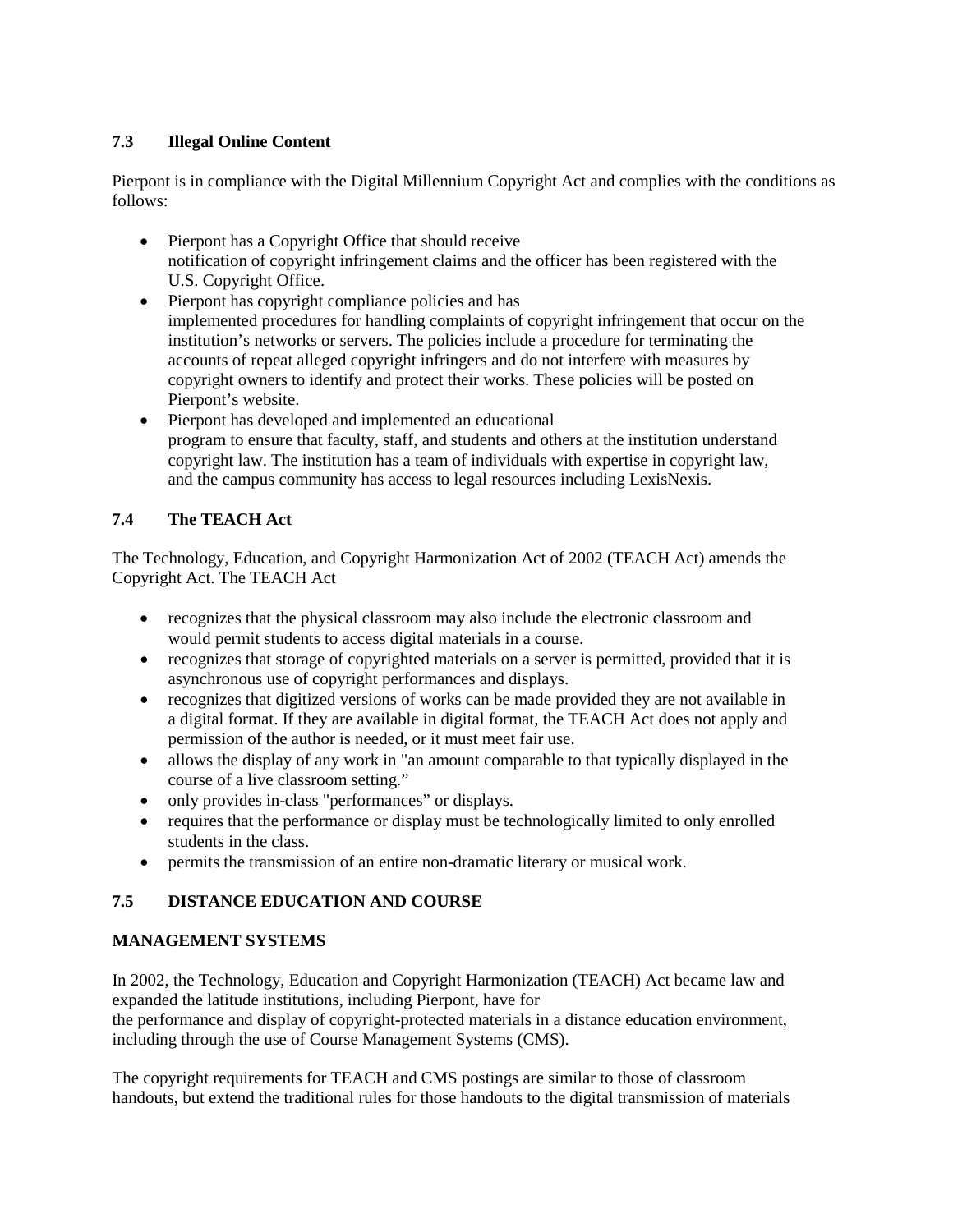to distance education students. If the use is spontaneous and will not be repeated, copyright permission is not required; however, the content may not remain posted for extended periods of time. If the use is planned, repeated, or involves works that have existed long enough that one could reasonably expect to receive a response to a request for copyright permission, copyright permission must be obtained.

# **SECTION 8 COPYRIGHT NOTICE**

Copying, displaying and distributing copyrighted works may infringe the owner's copyright. Pierpont's Copyright Policy provides information about whether

use of a copyrighted work is a fair use or requires permission. Any use of computer or duplicating facilities by students, faculty or staff for infringing on the use of copyrighted works is subject to appropriate disciplinary action as well as those civil remedies and criminal penalties provided by federal law.

## **8.1 Warning Concerning Copyright Restrictions**

*The copyright law of the United State (Title 17, United States Code) governs the making of photocopies or other reproductions of copyrighted material.*

*Under certain conditions specified in the law, libraries and archives are authorized to furnish a photocopy or other reproduction. One of these specified conditions is that the photocopy or reproduction is not to be "used for any purpose other than private study, scholarship, or research." If a user makes a request for, or later uses, a photocopy or reproduction for purposes in excess of "fair use," that user may be liable for copyright infringement.*

*Pierpont Community & Technical College reserves the right to refuse to accept a copying order if, in its judgment, fulfillment of the order would involve violation of copyright law.*

## **8.2 Copyright Warning Sign for Photocopiers**

The following signage should be affixed to all copying machines at Pierpont facilities:

**NOTICE: THE COPYRIGHT LAW OF THE UNITED STATES (TITLE 17 U.S. CODE) GOVERNS THE MAKING OF PHOTOCOPIES OR OTHER REPRODUCTIONS OF COPYRIGHTED MATERIAL. THE PERSON USING THIS EQUIPMENT IS LIABLE FOR AND INFRINGEMENT.**

## **SECTION 9 CONTENT USE FOR BUSINESS PURPOSES**

While copyright compliance focuses on the use of content for educational purposes, in the course of daily operations there are many instances where educational guidelines do not apply. Examples of such use include a staff member who copies a trade magazine article to share with colleagues, a marketing person who copies press articles for use in public relations or recruiting, or a faculty member who uses third-party materials in a non-academic presentation or speaking opportunity. In these instances, the fair use analysis will usually produce a different result from an educational (classroom-related) use and each user would need to obtain copyright permission from the copyright holder or its agent.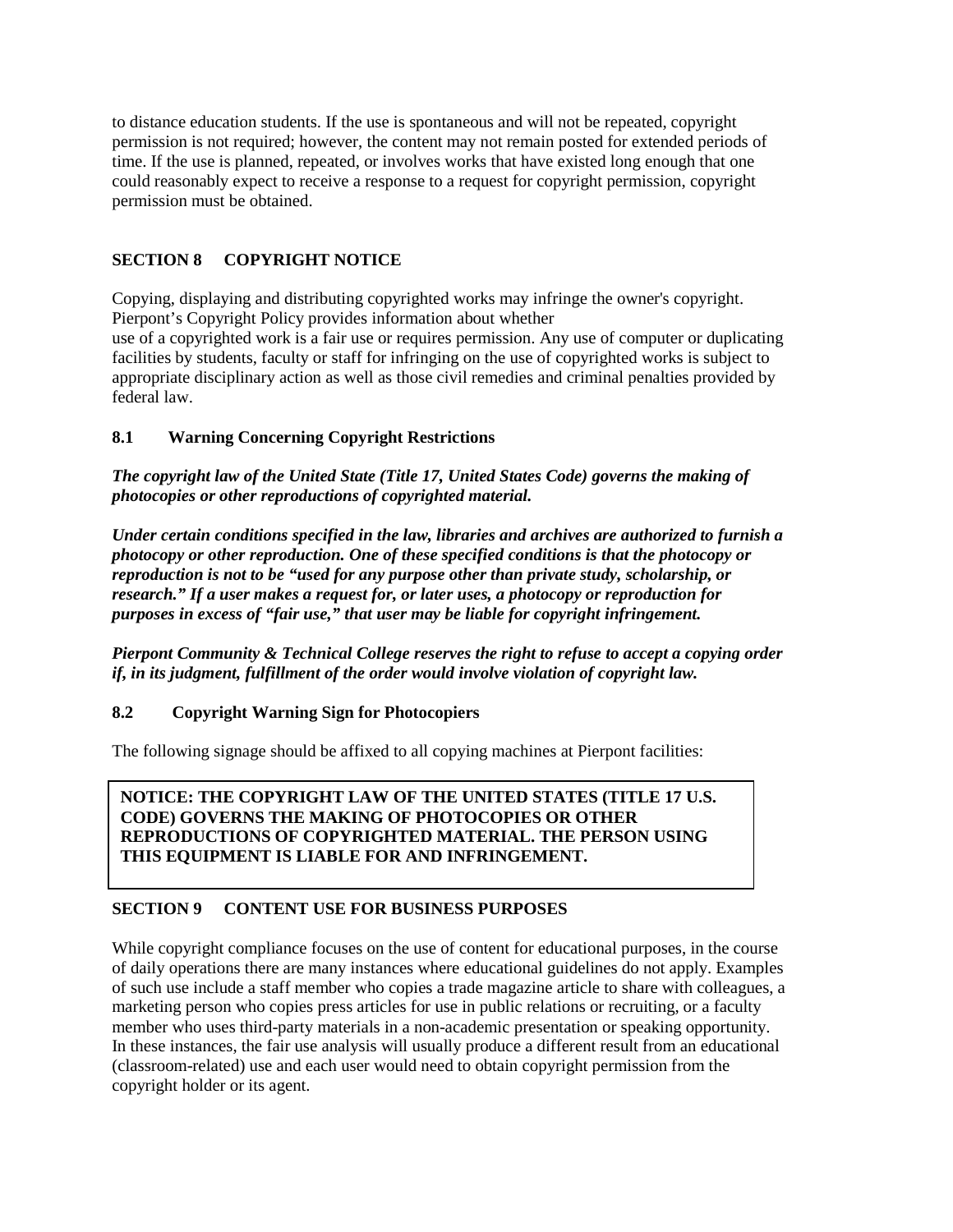# **SECTION 10 COPYRIGHT AND FOREIGNWORKS**

The United States is a member of the leading international copyright treaty, the Berne Convention. As such, when Pierpont uses a copyright-protected work from another country, the protections provided to works by U.S. copyright law automatically apply to

the use of that work as well (assuming that the use takes place in the U.S.). The Copyright Clearance Center has many reciprocal licenses to allow use of materials from other countries.

## **SECTION 11 FACT FINDING QUESTIONS**

Once an individual has identified those materials needed, and has determined that copyright permission is required, the copyright holder must be identified. If the copyright holder is not listed on the work, locating the appropriate person or entity to grant permission may take some investigative and creative work.

The Copyright Office of the Library of Congress (http://www.loc.gov) may be of assistance in locating a copyright owner if the work is registered. It should be noted that copyright is automatically granted to all works upon their being written down and that registration with the Copyright Office is not required.

The following process for obtaining copyright permission at Fairmont State University may be used.

• **Obtaining Copyright Permission Directly from the Copyright Holder**

The instructor should plan ahead when requesting copyright permission directly from the copyright holder. It may take several weeks or longer to identify and locate the copyright holder. For most print and online publications, the publisher is usually a copyright holder capable of providing permission. If the copyright holder cannot be identified, a request for a search may be made to the U.S. Copyright Office. However, copyright registration is not required for copyright protection. Publisher and author trade associations, as well as online search engines, are helpful resources for locating copyright holders. At a minimum, the permission request should include the following:

- 1. The requester's name, address, telephone number, and email address
- 2. The requester's title, position, and institution's name
- 3. The date of the request
- 4. The title of the work to be copied with a description and a citation of that work
- 5. A description of how the work is to be used, by whom, and for how long
- 6. A signature line for the copyright holder to sign, signifying that permission has been granted.

A lack of response from the copyright holder, under U.S. law, does not convey permission. Some works may contain materials—text, images, and graphics—from multiple copyright holders and may require separate authorization from each one. Simply acknowledging the source of the content is not a substitute for copyright permission.

• **Obtaining Copyright Permission Through Copyright Clearance Center**